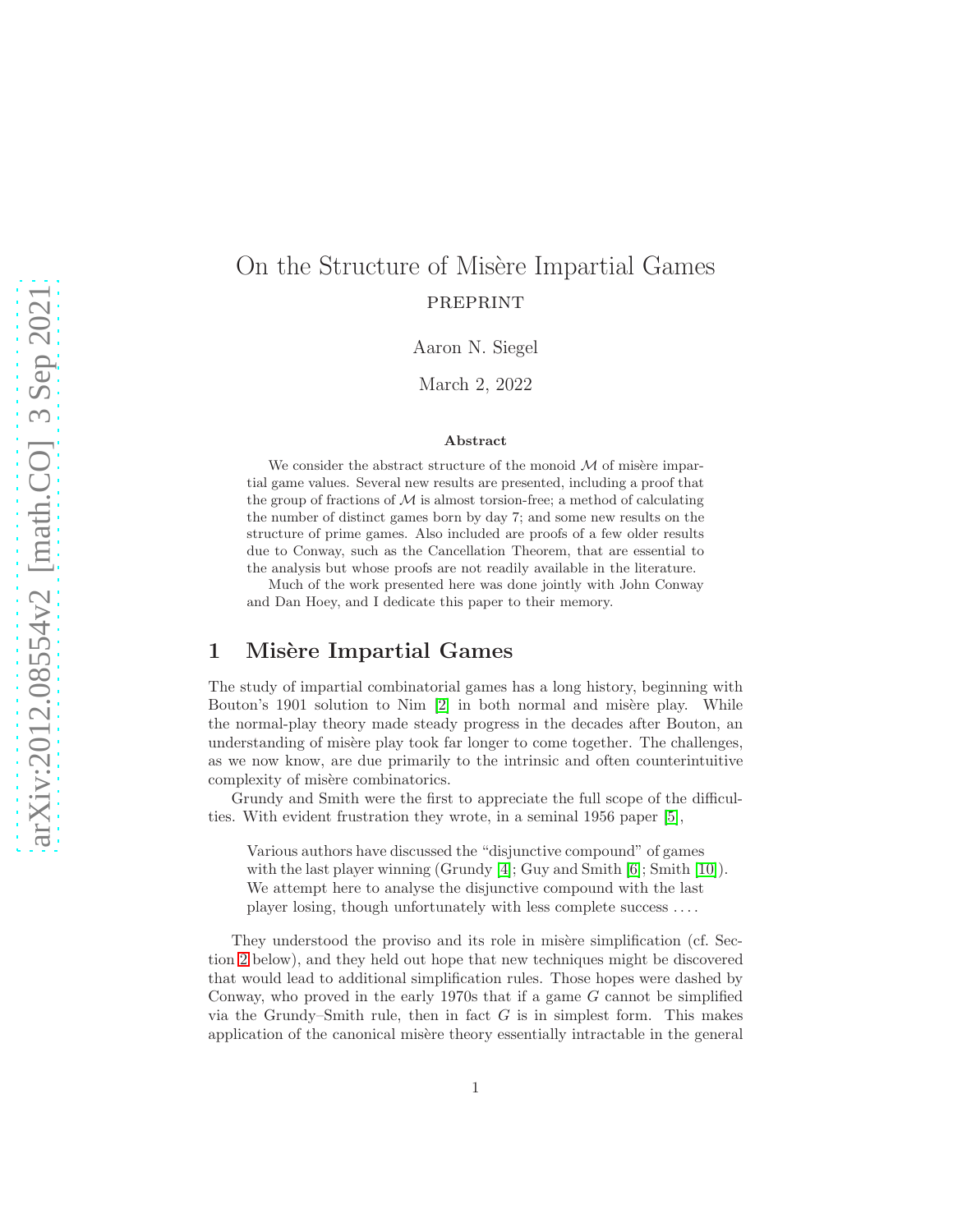case, and subsequent analyses of misère games have focused on alternative reductions, such as the quotient construction due to Plambeck [\[7\]](#page-23-4) and Plambeck and Siegel [\[8\]](#page-23-5).

Nonetheless, the canonical misère theory—despite its limited practical utility gives rise to a fascinating structure theory. Define misère game values in the usual manner [\[9,](#page-24-1) Chapter V.1]:

 $G = H$  if  $o^-(G+X) = o^-(H+X)$  for all misère impartial games X,

where  $o^-(G)$  denotes the misère outcome of G. The set of misère game values forms a commutative monoid  $M$ , and it is an alluring problem to study the structure of this monoid for its own sake. Conway proved in the 1970s that  $M$ is cancellative; hence it embeds in its group of differences  $D$ , and we have a rather curious Abelian group that arises cleanly "in nature."

Several results on the structure of  $\mathcal{M}$  (and  $\mathcal{D}$ ) are stated in ONaG without proof. The aim of this paper is twofold: first, to gather together what is known about the structure of  $\mathcal{M}$ , including proofs of previously known results, into a single narrative; and second, to extend somewhat the frontier of knowledge in this area.

In the former category, we include in particular a proof of the Cancellation Theorem; a derivation of the exact count of  $|\mathcal{M}_6|$  (the number of distinct games born by day  $6$ ); and a proof that every game  $G$  can be partitioned, nonuniquely, into just finitely many prime parts (a definition is given below in Section [7\)](#page-14-0). All three results are due to Conway [\[3\]](#page-23-6), although the count of  $|\mathcal{M}_6|$  was stated inaccurately in ONaG and later corrected by Chris Thompson [\[11\]](#page-24-2).

We also offer a smattering of new results:

- In Section [3,](#page-4-1) we show that Conway's mate construction is not invariant under equality. In retrospect this should perhaps not be shocking, but it came as a surprise when it was discovered.
- In Section [4](#page-5-0) (with additional details given in Appendix [A\)](#page-19-0), we show how to compute  $|\mathcal{M}_7|$ , the exact number of games born by day 7. (The output of this calculation, though it fits comfortably in computer memory, is too large to include in its entirety in a journal article.)
- In Section [6,](#page-12-0) we show that  $\mathcal D$  is "almost" torsion-free (in precise terms, it is torsion-free modulo association, as defined in Section [6\)](#page-12-0). The proof is not especially difficult, but it is non-obvious; Conway previously gave thought to this question, writing in ONaG: "Further properties of the additive semigroup of games seem quite hard to establish—if  $G + G = H + H$  is G necessarily equal to H or  $H + 1$ ?" (Theorem [6.8](#page-14-1) implies an affirmative answer.)
- In Sections [6](#page-12-0) and [7,](#page-14-0) we extend and elaborate on Conway's theory of prime partitions. As one application of this work, we show that all games born by day 6 have the Unique Partition Property.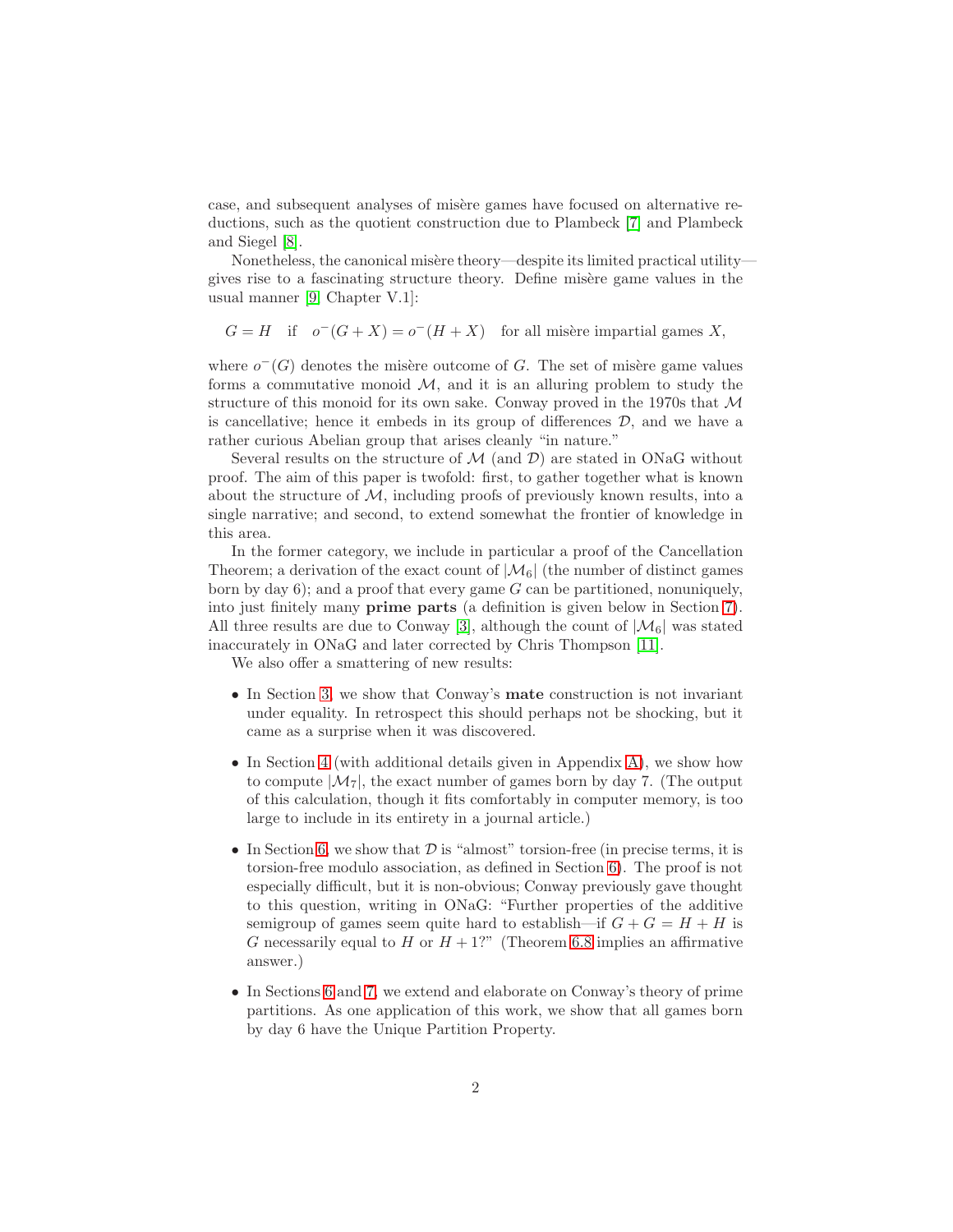The first and last results were joint work with John Conway and Dan Hoey, conducted in Princeton during the 2006–07 academic year. In addition, a computational engine for mis`ere games, written by Hoey as an extension to *cgsuite*, has proved invaluable in assisting the work in this paper.

### 2 Prerequisites

We briefly review the notation and foundational material for misère games. Results in this section are stated without proof; a full exposition, including proofs for all results stated here, can be found in [\[9,](#page-24-1) Sections V.1–V.3].

Formally, an impartial game is identified with the set of its options, so that  $G' \in G$  means "G' is an option of G". We write  $G \cong H$  to mean that G and H are identical as sets; thus it is possible that  $G = H$  but  $G \not\cong H$ .

It is customary to define

$$
0 = \{\}
$$
  
\n
$$
* = \{0\}
$$
  
\n
$$
*2 = \{0, *\}
$$
  
\n
$$
*m = \{0, *, *2, ..., * (m-1)\}
$$

Since only impartial games are under consideration in this paper, we will follow Conway's convention and drop the asterisks, writing

$$
0, 1, 2, \ldots, m, \ldots
$$

in place of

$$
0, *, *2, ..., *m, ...
$$

Thus  $2 + 2$  is *not* the integer 4; it is the game obtained by playing two copies of ∗2 side-by-side.

The following conventions will also be used freely. Options of G may be written by concatenation, rather than using set notation; for example, 632 is the game {∗6, ∗3, ∗2}, *not* the integer six hundred thirty-two. Subscripts denote sums of games:  $4_2$  is  $*4 + *2$  and  $6_{422}$  is  $*6 + *4 + *2 + *2$ . Finally, we write  $G_{\#}$  (pronounced "G sharp") for the singleton  $\{G\}$ . Sometimes we will employ a chain of sharps and subscripts, which should be read left-to-right; for example:

$$
2_{\#4\#\#} = (2_{\#} + 4)_{\#\#}.
$$

We write  $M$  for the commutative monoid of all (finite) misère impartial game values. This monoid can be stratified according to the usual hierarchy:

**Definition 2.1.** *The* formal birthday  $\tilde{b}(G)$  *of a game* G *is defined by:* 

$$
\tilde{b}(0) = 0;
$$
  $\tilde{b}(G) = \max \{ \tilde{b}(G') + 1 : G' \in G \}.$ 

*The* birthday b(G) *is given by*

$$
b(G) = \min \{b(H) : H = G\}.
$$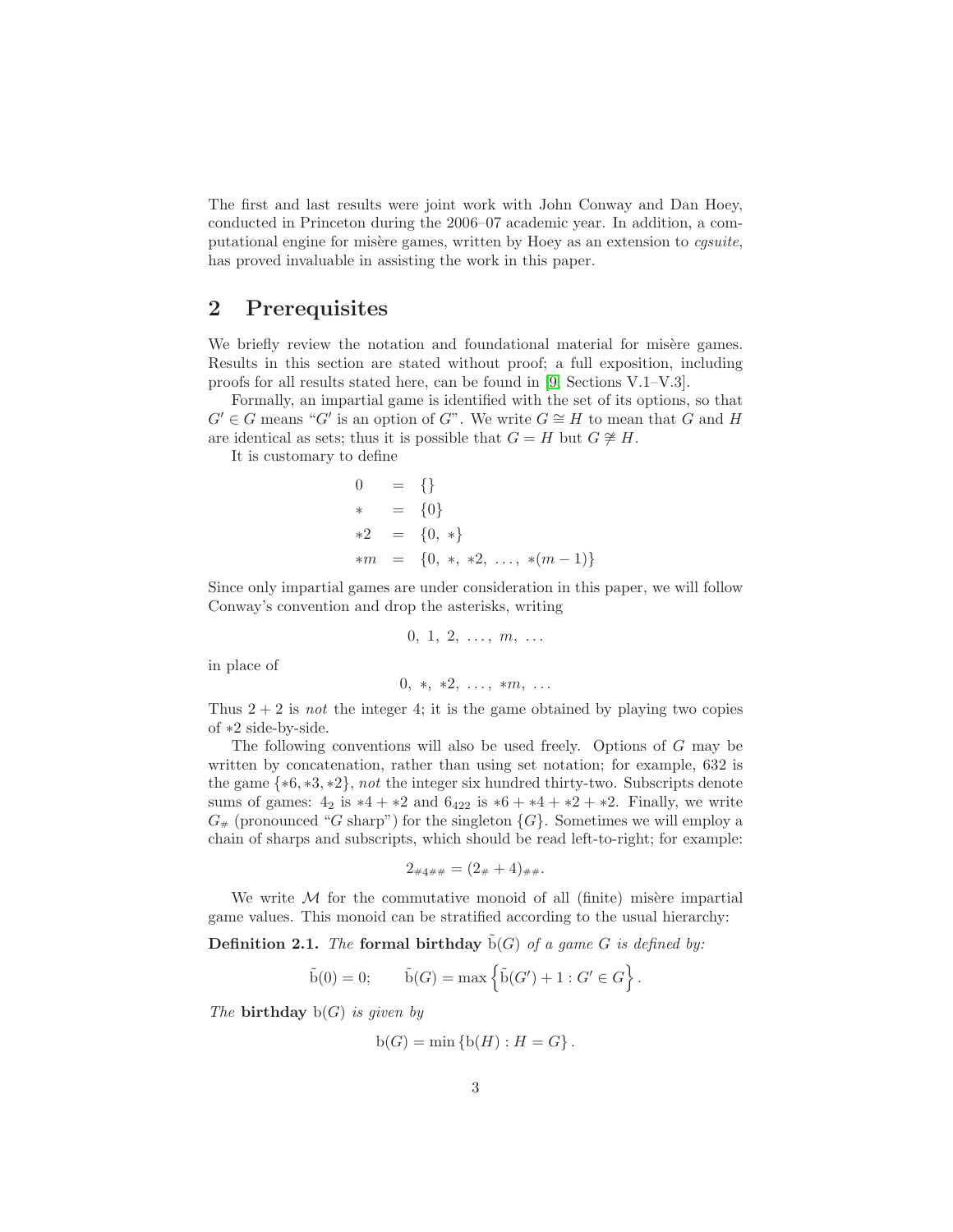It is clear from this definition that  $b(G)$  depends only on the value of G, so that we may write for  $n \geq 0$ 

$$
\mathcal{M}_n = \{ G \in \mathcal{M} : b(G) \le n \},
$$

the set of game values **born** by day  $n$ , and

$$
\mathcal{M}=\bigcup_n \mathcal{M}_n.
$$

For a set X we shall write |X| for the cardinality of X, so that  $|\mathcal{M}_n|$  is the number of distinct games born by day n.

### Misère Simplification

The starting point for the canonical misère theory is the Grundy–Smith simplification rule.

**Definition 2.2.** Let  $G \cong \{G'_1, \ldots, G'_k\}$ . Let H be a game whose options include *those of* G*:*

$$
H \cong \{G'_1, \ldots, G'_k, H'_1, \ldots, H'_l\}.
$$

*We say that* H simplifies to G *provided that:*

- (*i*)  $G \in H'_{j}$  for each  $H'_{j}$  (*i.e., each new option*  $H'_{j}$  contains a **reverting move** *back to* G *itself ); and*
- *(ii) if*  $G \cong 0$ *, then*  $o(H) = \mathcal{N}$ *.*

Clause (ii) is known as the proviso.

**Theorem 2.3.** If H simplifies to G, then  $G = H$ .

A simple but useful application of this theorem:

**Theorem 2.4** (Misère Mex Rule). Let  $a_1, a_2, \ldots, a_k \in \mathbb{N}$ , and suppose that

 $G \cong \{a_1, a_2, \ldots, a_k\}.$ 

*Then*  $G = m$ *, where*  $m = \max\{a_1, a_2, \ldots, a_k\}$ , provided that *at least one*  $a_i$  *is* 0 *or* 1*.*

(Here as always,  $\max(X)$  denotes the minimal excluded value of X: the least  $m \geq 0$  with  $m \notin X$ .)

#### The Mate of G

Definition 2.5. *The* mate *of* G*, denoted by* G−*, is defined by*

$$
G^{-} = \begin{cases} 1 & \text{if } G \cong 0; \\ \{(G')^{-} : G' \in G\} & otherwise. \end{cases}
$$

**Proposition 2.6.**  $G + G^-$  *is a (misère)*  $\mathscr P$ -position.

As an easy corollary:

<span id="page-3-0"></span>**Proposition 2.7.**  $G \neq G+1$ , for every game G.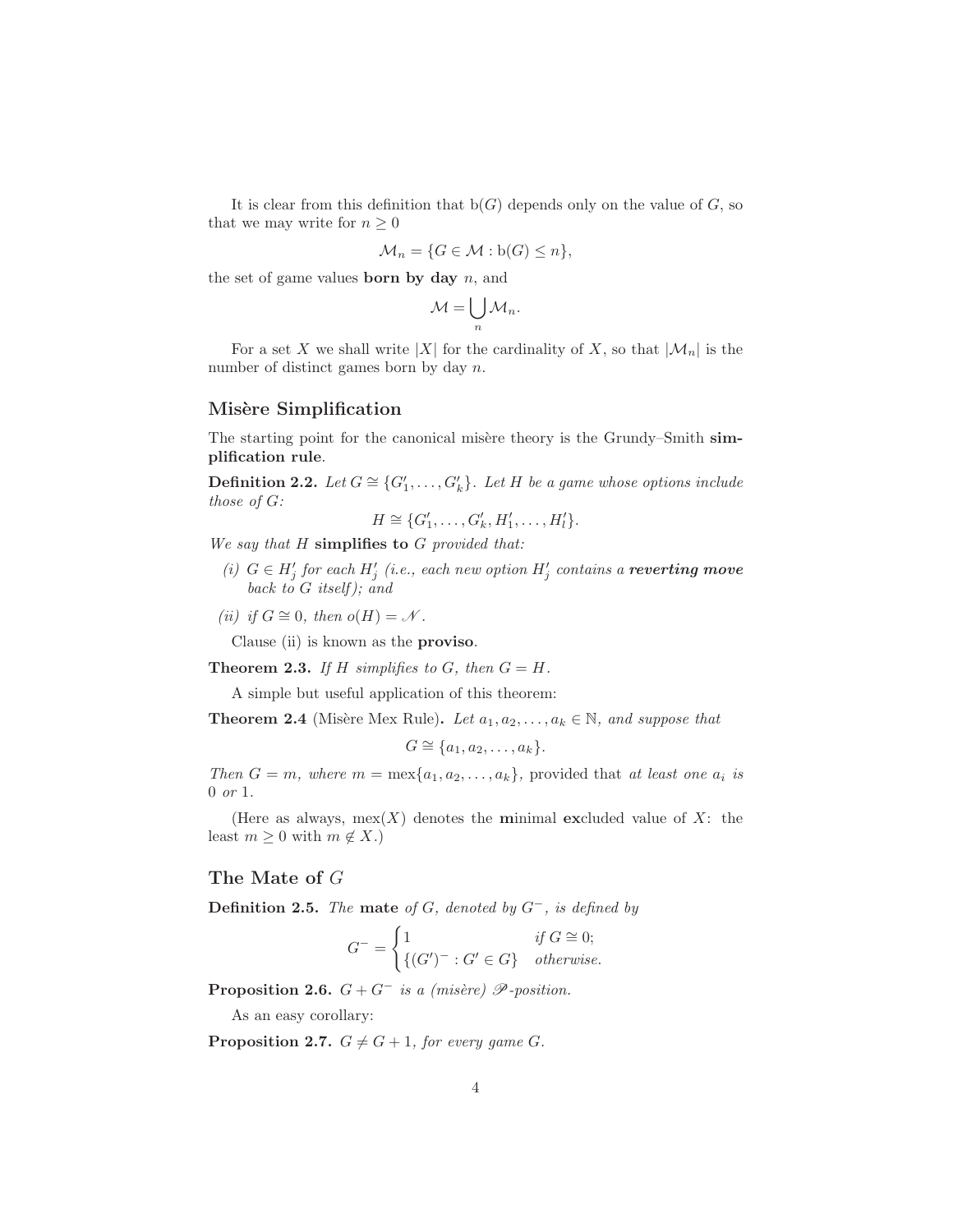#### <span id="page-4-0"></span>The Simplest Form Theorem

Now suppose G has an option  $G'$ , which in turn has an option  $G'' = G$ . We say that  $G'$  is reversible through  $G''$ . The Simplest Form Theorem can be stated like so:

Theorem 2.8 (Simplest Form Theorem). *Suppose that neither* G *nor* H *has any reversible options, and assume that*  $G = H$ *. Then*  $G \cong H$ *.* 

If G has no reversible options, then we say that  $G$  is in **canonical form** (or simplest form). It is a remarkable fact that reversible moves can only arise in the context of Grundy–Smith simplification.

Theorem 2.9. *Suppose that every option of* H *is in canonical form and that some option of* H *is reversible through* G*. Then* H *simplifies to* G*.*

As in the partizan theory, a constructive test for equality is an essential ingredient in the proof of the Simplest Form Theorem. The details of this constructive test will be independently important, so we review them here as well.

**Definition 2.10.** *We say* G *is* linked to H (by T), and we write  $G \bowtie H$ , if

$$
o(G+T) = o(H+T) = \mathscr{P}
$$

*for some* T *.*

<span id="page-4-3"></span>**Lemma 2.11.** G is linked to H if and only if  $G = no$  H' and no  $G' = H$ .

<span id="page-4-2"></span>**Theorem 2.12.**  $G = H$  if and only if the following four conditions hold:

- $(i)$  *G is linked to no H'*.
- $(ii)$  *No*  $G'$  *is linked to*  $H$ *.*
- *(iii)* If  $G \cong 0$ , then H is an  $\mathcal N$  -position.
- $(iv)$  *If*  $H ≅ 0$ *, then G is an*  $N$ *-position.*

Clauses (iii) and (iv) are, of course, a restatement of the proviso.

### <span id="page-4-1"></span>3 Concubines

Conway introduced the **mate**  $G^-$  as a stepping stone to the Simplest Form Theorem. The terminology perhaps suggests invariance of form, and one might be tempted to suppose that  $G = H$  implies  $G^- = H^-$ , that  $G^{--} = G$ , and so forth; but in this section we show that essentially all such assertions are false. These are not especially deep observations, but they do not appear to have been pointed out before.

As an example, let  $G = (2_{\# \#}1)_{\#}$ . G is easily seen to be in simplest form. However,  $G^{-} = (2_{\# \#} 0)_{\#}$ ; and since this is an  $\mathcal N$ -position, the proviso is satisfied and the unique option  $2_{\# \#}0$  reverses through 0. Therefore  $G^- = 0$ . Likewise, if  $H \cong (2_{\# \#}0)_{\#}$ , then we have  $H = 0$ , but  $H^- = (2_{\# \#}1)_{\#} \neq 1$ .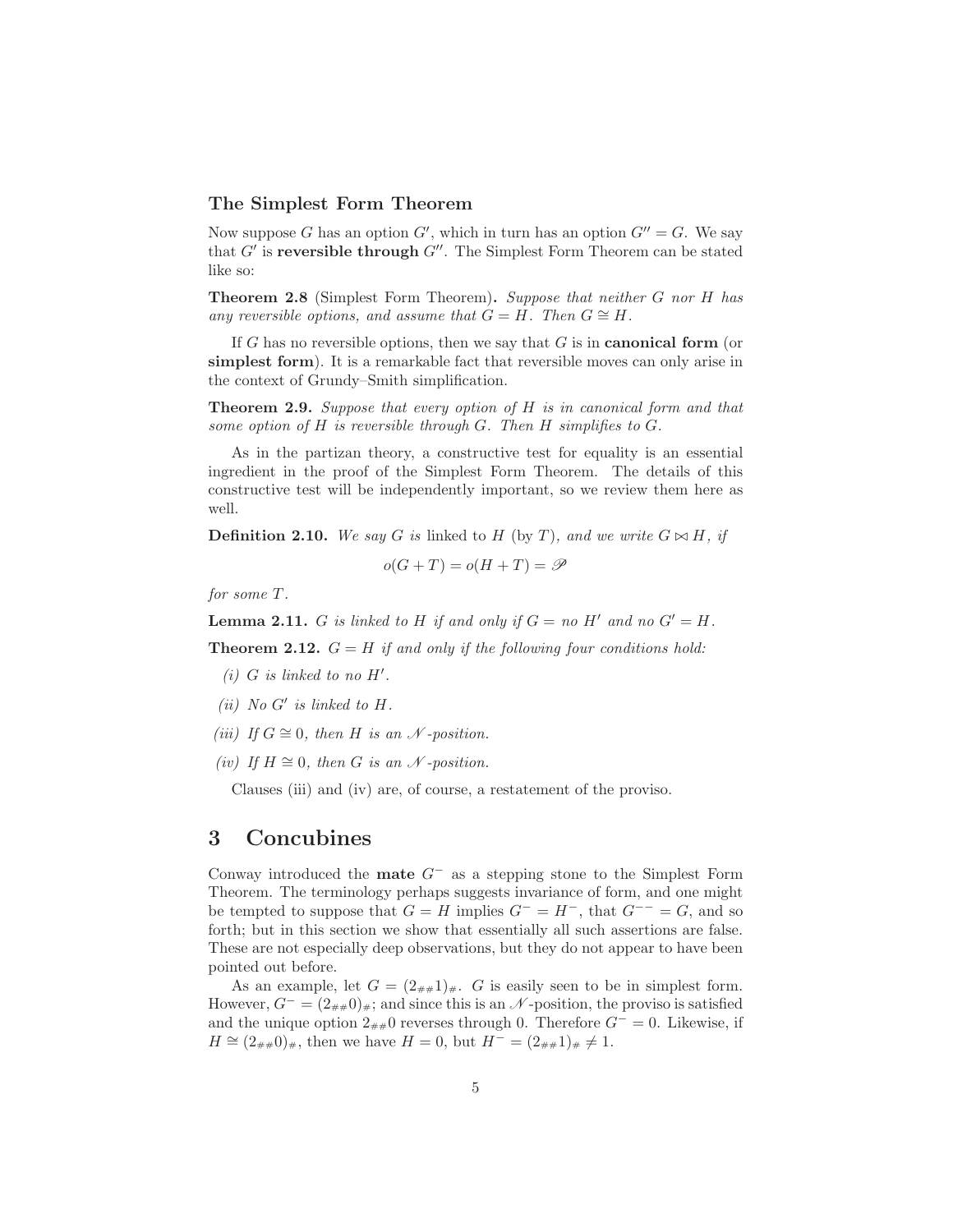Definition 3.1. *Suppose that* G *and* H *are in simplest form. We say that* H *is a* concubine *of* G *if*  $H^- = G$ , *but*  $G^- \neq H$ .

Proposition 3.2. *Every game has a concubine.*

*Proof.* For G in simplest form, we define a game  $c(G)$  recursively by

$$
c(G) = \begin{cases} (2_{\# \#} 1)_{\#} & \text{if } G = 0\\ \{c(G')\} & \text{otherwise} \end{cases}
$$

Since the mate of  $(2_{\# \#}1)_{\#}$  is equal to 0, it is immediately clear that  $c(G)^{-} = G$ . It remains to be shown that  $c(G)$  is in simplest form. Suppose (for contradiction) some  $c(G)$  is not, and choose G to be a minimal counterexample. Then  $c(G)$ simplifies to some game  $H$ .

If  $c(G')' = c(G'')$  in all cases, then G is obtained from  $G''$  by adding reversible options, contradicting the assumption that  $G$  is in canonical form. (The proviso is clearly satisfied, since it is easily seen that  $o(G) = o(c(G))$ .) Otherwise, we must have some  $G' = 0$ , and  $H = c(G')' = 2_{\# \#} 1$ . But this means  $c(G)$  must have 1 as an option. Since every option of  $c(G)$  has the form  $c(G')$ , and since each  $c(G')$  is canonical (by minimality of  $G$ ), this gives the desired contradiction.

So, for example,  $(2_{\#}\mu)^*$  itself has a concubine, namely

$$
(2_{\# \#} (2_{\# \#} 1)_{\# \#})_{\#},
$$

and indeed there are arbitrarily long chains  $G, G^-, G^{--}, G^{---}, \ldots$  of distinct games (where it is understood that at each iteration we pass to the canonical form).

### <span id="page-5-0"></span>4 Games Born By Day n

A central goal in the structure theory of (any particular class of) combinatorial games is to count the number of game values born by day  $n$ . In the most familiar case—normal-play partizan games—and many others, obtaining exact counts is a tedious combinatorial problem, with the only known techniques requiring an exhaustive enumeration of the values being counted. In the impartial misère theory, by contrast, the simplification rule is surprisingly rigid, and we can write down a recurrence relation for  $|\mathcal{M}_n|$  that depends only on an enumeration of  $\mathcal{M}_{n-2}$ .

The values  $|\mathcal{M}_0|$  through  $|\mathcal{M}_5|$  were first calculated by Grundy and Smith in 1956 [\[6\]](#page-23-3), although  $|\mathcal{M}_5| = 4171780$  was not *proven* correct until Conway, armed with the Simplest Form Theorem, came along 20 years later. These initial values are summarized in Figure [1.](#page-6-0) Conway added  $|\mathcal{M}_6|$  to the list, although the figure initially given in ONaG contained errors; the corrected count, also shown in Figure [1,](#page-6-0) was first reported by Chris Thompson in 1999 [\[11\]](#page-24-2). In this section, we give *ad hoc* derivations of each of these numbers, then extend the list one step further to compute the exact value of  $|\mathcal{M}_7|$ .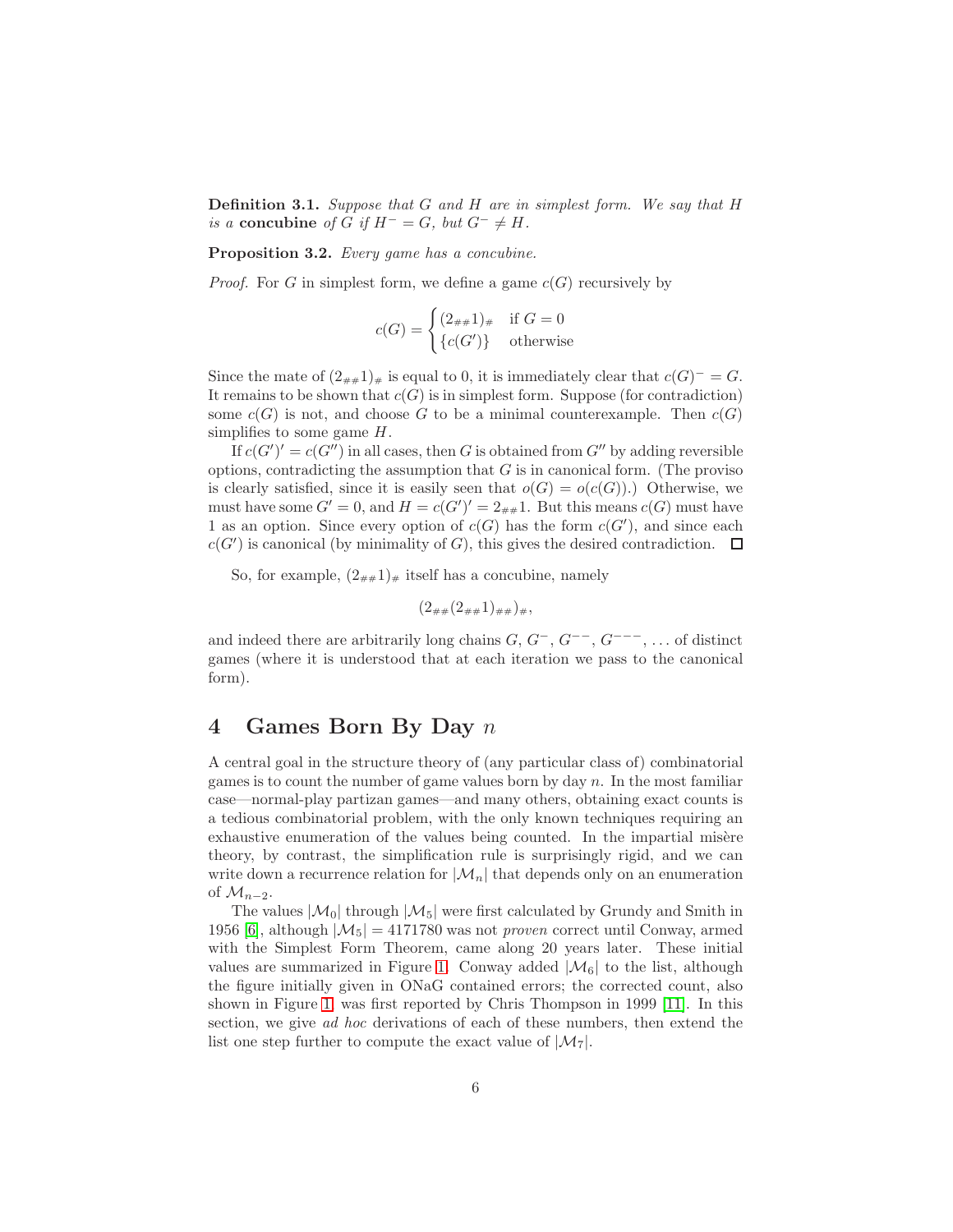$$
|\mathcal{M}_0| = 1
$$
  
\n
$$
|\mathcal{M}_1| = 2
$$
  
\n
$$
|\mathcal{M}_2| = 3
$$
  
\n
$$
|\mathcal{M}_3| = 5
$$
  
\n
$$
|\mathcal{M}_4| = 22
$$
  
\n
$$
|\mathcal{M}_5| = 4171780
$$
  
\n
$$
|\mathcal{M}_6| = \frac{2^{4171780} - 2^{2096640} - 2^{2095104} - 2^{2094593} - 2^{2094080} - 2^{2091523} - 2^{2091522}}{-2^{2088960} - 2^{2088705} - 2^{2088448} - 2^{2088193} - 2^{2086012} - 2^{2086657}}
$$

<span id="page-6-0"></span>Figure 1: The first few values of  $|\mathcal{M}_n|$ .

 $-2^{2086401} - 2^{2086145} - 2^{2085888} - 2^{2079234} + 2^{1960962} + 21$ 

#### Games Born By Day 4

The earliest games can be enumerated by inspection. The only games born by day 2 are 0, 1, 2, and  $1_{\#}$ , but  $1_{\#} = 0$  by the Mex Rule, giving  $|\mathcal{M}_2| = 3$ . On day 3, we have additionally 3, 20, 21, and  $2<sub>\#</sub>$ , but 20 and 21 are reducible (also by the Mex Rule), so there are just two new games, giving  $|\mathcal{M}_3| = 5$ .

On day 4, consider the  $2^5$  subsets of  $\mathcal{M}_3$ .  $2^4$  of them contain only nimbers; the remaining  $2^4$  have  $2_*$  as an option. For the subsets containing only nimbers, the canonical games are

$$
0, 1, 2, 3, 4, 2*, 3*,
$$
 and  $32.$ 

(All other combinations of nimbers contain either 0 or 1, and therefore reduce to a nimber by the Mex Rule).

Now suppose  $2<sub>#</sub> \in G$  and G is reducible. G must simplify to 2, since 2 is the only option of  $2_{\#}$ ; therefore  $0 \in G$  and  $1 \in G$ , and all other options of G must contain 2. The only possibilities are  $2*10$  and  $2*310$ . So of the  $2<sup>4</sup>$  subsets containing  $2<sub>\#</sub>$ , two are reducible, and the other fourteen are not. Therefore

$$
|\mathcal{M}_4| = 8 + 14 = 22.
$$

### Games Born By Day 5

There are  $2^{22}$  subsets of  $\mathcal{M}_4$ . To compute  $|\mathcal{M}_5|$ , we subtract from this total the number of *reducible* subsets of  $\mathcal{M}_4$ . Now if  $H \subset \mathcal{M}_4$  is reducible, then it must simplify to some other game  $G \not\cong H$ . If we take G to be in simplest form, then by the Simplest Form Theorem it is uniquely determined. Moreover, there must be at least one  $H' \in H$  with  $G \in H'$ , so that necessarily  $G \in \mathcal{M}_3$ .

This shows that every reducible  $H \subset \mathcal{M}_4$  is obtained from a *unique*  $G \in \mathcal{M}_3$ by adding reversible moves, so that  $H$  has the form

$$
H \cong G \cup \{H'_1, \ldots, H'_k\},\
$$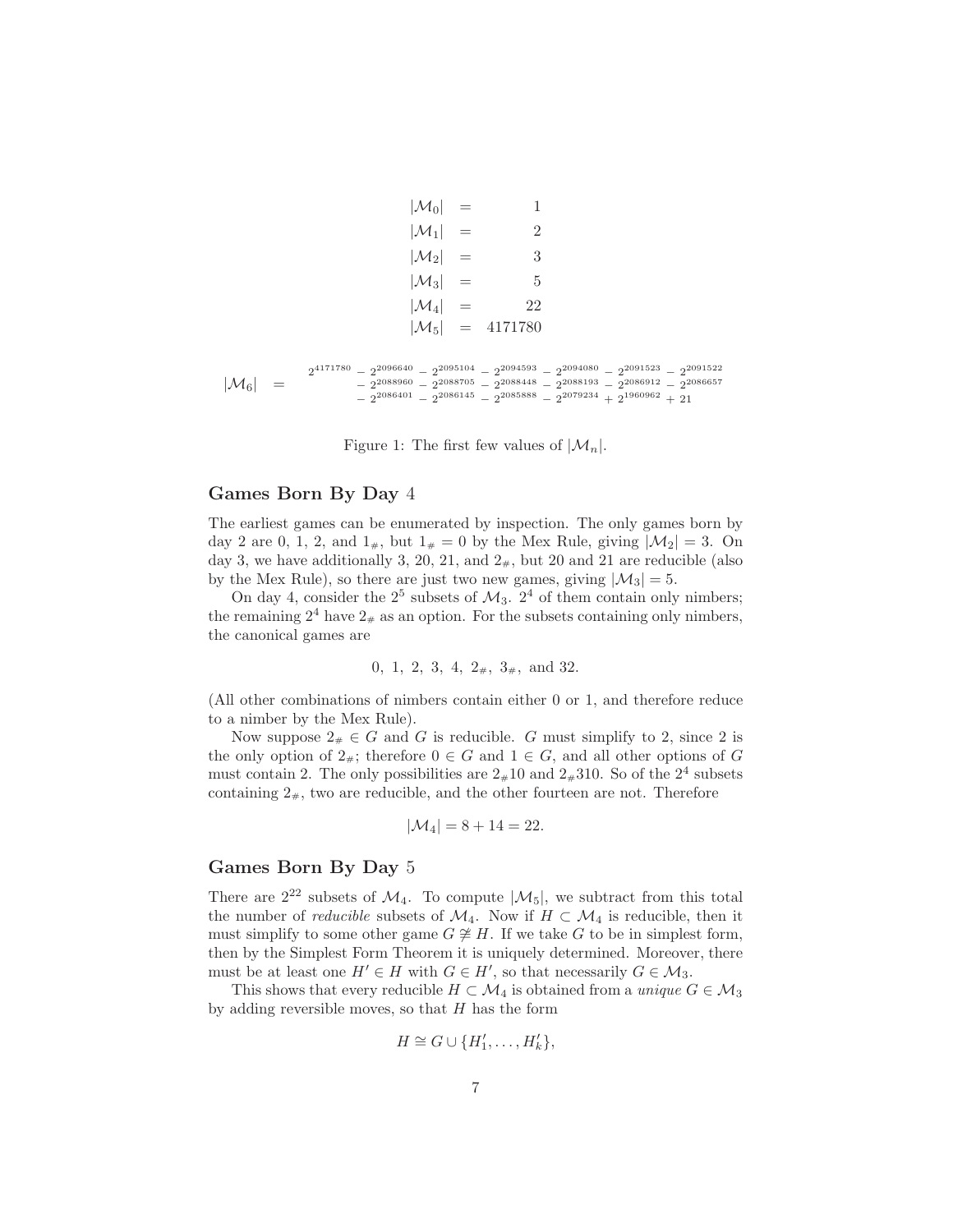| ( <i>i</i> |    | Adjustment  |
|------------|----|-------------|
| $2_{\#}$   | 14 | $-2^{14}+1$ |
| 3          | 10 | $-2^{10}+1$ |
|            | 12 | $-2^{12}+1$ |
|            | Ч  | $-2^9+1$    |
|            | 10 | $10+1$      |
| (Proviso)  |    |             |
|            |    |             |

 $2^{22} - 2^{14} - 2^{10} - 2^{12} - 2^9 - 2^{10} + 2^9 + 4 = 4171780$ 

<span id="page-7-0"></span>Figure 2: The number of games born by day 5.

with  $G \in$  each  $H'_i$ .

The calculation is summarized in Figure [2.](#page-7-0) For each  $G \in \mathcal{M}_3$ , let

$$
\mathcal{S}_4^G = \{ H \in \mathcal{M}_4 : G \in H \}.
$$

When  $G \not\cong 0$ , then the added reversible moves  $\{H'_1, \ldots, H'_k\}$  can be *any* nonempty subset of  $S_4^G$ , so exactly  $2^{|S_4^G|} - 1$  games simplify to G.

When  $G \cong 0$ , then the proviso requires additionally that  $o(H) = \mathcal{N}$ , so that at least one of  $H'_1, \ldots, H'_k$  must be a  $\mathscr{P}$ -position. So if  $H'_1, \ldots, H'_k$  are all  $N$ -positions with  $0 \in H'_{i}$ , then in fact H is canonical. We must therefore *add back* such subsets into the count. This gives rise to the additional "proviso" term in Figure [2;](#page-7-0) the exponent is the count of  $\mathcal N$ -positions in  $\mathcal M_4$  that contain 0 as an option.

#### Games Born By Day 6

The calculation of  $|\mathcal{M}_6|$  proceeds similarly and is shown in Figure [3.](#page-8-0) Just as before, we subtract from  $2^{4171780}$  the number of reducible subsets of  $\mathcal{M}_5$ . Each reducible subset  $H \subset \mathcal{M}_5$  is obtained from a unique  $G \in \mathcal{M}_4$  by adding reversible moves, and for  $G \not\cong 0$  there are exactly  $2^{|\mathcal{S}_5^{\tilde{G}}|} - 1$  such possibilities for  $H$ , where

$$
\mathcal{S}_5^G = \{ H \in \mathcal{M}_5 : G \in H \}.
$$

As before, the case  $G \cong 0$  entails an additional "proviso term," representing those subsets of  $S_5^0$  that are not reducible to 0 because they are  $\mathscr{P}$ -positions.

The calculation of the critical exponents  $|S_5^G|$  is by recursive application of the same principle. For a given  $G \in \mathcal{M}_4$ , there are exactly  $2^{21}$  subsets of  $\mathcal{M}_4$ containing  $G$ , so we subtract from  $2^{21}$  the number of *reducible* such subsets.

Figure [3](#page-8-0) breaks down the calculation of  $|S_5^G|$  for each G. For  $H \subset \mathcal{M}_4$  with  $G \in H$ , there are two distinct ways that H might be reducible:

(i) H simplifies to some  $G' \in G$ , so that G itself is reversible (together with various other options of  $H$ ); or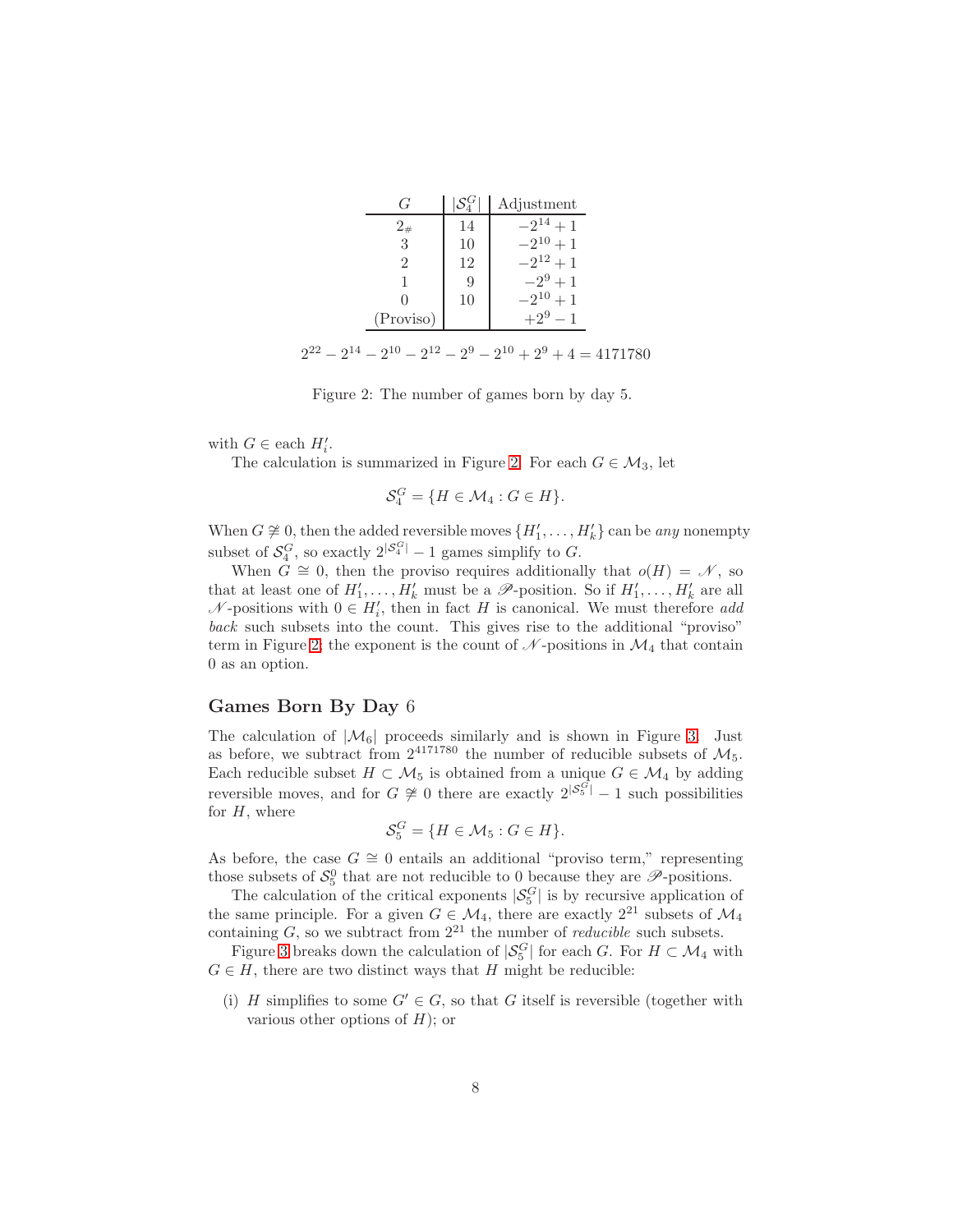| G              | $ \mathcal{S}_5^G $                                                                                                                                                                                                                                                                        | Adjustment                   |
|----------------|--------------------------------------------------------------------------------------------------------------------------------------------------------------------------------------------------------------------------------------------------------------------------------------------|------------------------------|
| $2*3210$       | $2^{21} - 2^{13} - 2^{11} - 2^9 - 2^8 - 2^8$                                                                                                                                                                                                                                               | $-2^{2085888}+1$             |
| $2*321$        | $2^{21} - 2^{13} - 2^{11} - 2^9 - 2^8$                                                                                                                                                                                                                                                     | $-2^{2086144}+1$             |
| $2*320$        | $2^{21} - 2^{13} - 2^{11} - 2^9 = 2^8$                                                                                                                                                                                                                                                     | $-2^{2086144}+1$             |
| $2*32$         | $2^{21}$ – $2^{13}$ – $2^{11}$ – $2^9$                                                                                                                                                                                                                                                     | $-2^{2086400}+1$             |
| $2*31$         | $2^{21} - 2^{13} - 2^9 - 2^8$                                                                                                                                                                                                                                                              | $-2^{2088192}+1$             |
| $2*30$         | $2^{21} - 2^{13} - 2^9 - 2^8$                                                                                                                                                                                                                                                              | $-2^{2088192}+1$             |
| $2*3$          | $2^{21} - 2^{13} - 2^9$                                                                                                                                                                                                                                                                    | $-2^{2088448}+1$             |
| $2*210$        | $2^{21} - 2^{13} - 2^{11} - 2^8 - 2^8$                                                                                                                                                                                                                                                     | $-2^{2086400}+1$             |
| $2*21$         | $12^{21} - 2^{13} - 2^{11} - 2^8$                                                                                                                                                                                                                                                          | $-2^{2086656}+1$             |
| $2*20$         | $2^{21} - 2^{13} - 2^{11}$<br>$-2^8$                                                                                                                                                                                                                                                       | $-2^{2086656}+1$             |
| $2_{\#}2$      | $2^{21} - 2^{13} - 2^{11}$                                                                                                                                                                                                                                                                 | $-2^{2086912}+1$             |
| $2_{\#}1$      | $2^{21} - 2^{13}$<br>$-2^{8}$                                                                                                                                                                                                                                                              | $-2^{2088704}+1$             |
| $2_{\#}0$      | $2^{21} - 2^{13}$<br>$-2^8$                                                                                                                                                                                                                                                                | $-2^{2088704}+1$             |
| $2_{\# \#}$    | $2^{21} - 2^{13}$                                                                                                                                                                                                                                                                          | $-2^{2088960}+1$             |
| 32             | $2^{21}$<br>$-2^{11} - 2^9$                                                                                                                                                                                                                                                                | $-2^{2094592}+1$             |
| $3\#$          | $2^{21}$<br>$-2^9$                                                                                                                                                                                                                                                                         | $-2^{2096640}+1$             |
| 4              | $-2^{11} - 2^9 - 2^8 - 2^8$<br>$2^{21}$                                                                                                                                                                                                                                                    | $-2^{2094080}+1$             |
| 3              | $2^{21}$<br>$-2^{11}$ $-2^8-2^8$                                                                                                                                                                                                                                                           | $-2^{2094592}+1$             |
| $2_{#}$        | $2^{21}$<br>$-2^{11}$                                                                                                                                                                                                                                                                      | $-2^{2095104}+1$             |
| $\overline{2}$ | $2^{21}$<br>$-2^8 - 2^8 - (2^{14} - 1)$ $-(2^{10} - 1)$                                                                                                                                                                                                                                    | $-2^{2079234}+1$             |
| $\overline{1}$ | $2^{21}$<br>$-(2^{12}-1)-(2^{10}-1)$<br>$-2^{9}$                                                                                                                                                                                                                                           | $-2^{2091522}+1$             |
| $\theta$       | $2^{21}\,$<br>$-(2^{12}-1)-(2^{10}-1)-(2^{9}-1)$                                                                                                                                                                                                                                           | $\vert -2^{2091523}+1 \vert$ |
| (Proviso)      | $2^{21}\,$<br>$-2^{17}$<br>$-(2^{12}-1)-(2^{10}-1)$                                                                                                                                                                                                                                        | $+2^{1960962}-1$             |
|                | $ \mathcal{M}_6  = 2^{4171780} - 2^{2096640} - 2^{2095104} - 2^{2094593} - 2^{2094080} - 2^{2091523} - 2^{2091522}$<br>$-2^{2088960} - 2^{2088705} - 2^{2088448} - 2^{2088193} - 2^{2086912} - 2^{2086657}$<br>$-2^{2086401} - 2^{2086145} - 2^{2085888} - 2^{2079234} + 2^{1960962} + 21$ |                              |

<span id="page-8-0"></span>Figure 3: The number of games born by day 6.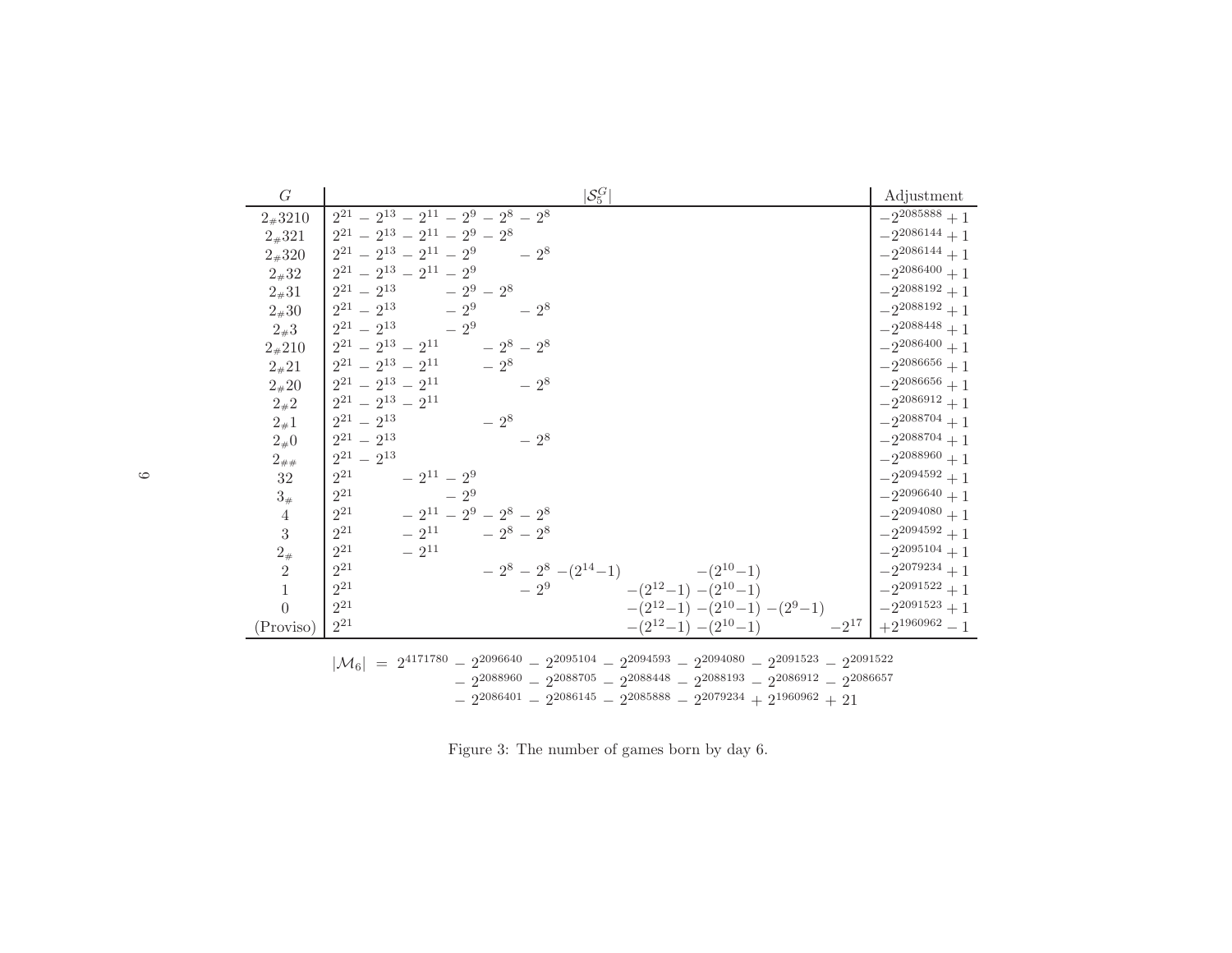(ii) H simplifies to some other  $K \in \mathcal{M}_3$ , with  $G \in K$  (so that G is *not* reversible, but remains as an option of the simplified game  $K$ ).

Case (i) yields one term for each  $G' \in G$ , and since  $G' \in \mathcal{M}_3$ , there are at most five such terms (the maximum is achieved for  $G = 2#3210$ ). Case (ii) requires that  $G \in \mathcal{M}_2$ ; hence it is only relevant for  $G = 0, 1, 2$ , explaining the special structure of those three rows in Figure [3.](#page-8-0)

The precise details of how the terms in Figure [3](#page-8-0) are calculated are fairly subtle. In order not to distract from the flow of this paper, and since the calculation of  $|\mathcal{M}_6|$  is only slightly easier than the general case, those details are deferred until Appendix [A.](#page-19-0)

### Games Born By Day 7

The preceding arguments can be abstracted out into a set of recurrence relations for  $|\mathcal{M}_n|$  that work for all n. These relations (and a proof that they work) are given below in Appendix [A.](#page-19-0) They show in particular that  $|\mathcal{M}_7|$  has the form

$$
2^{|\mathcal{M}_6|} - 2^{a_1} - \cdots - 2^{a_k} + 2^b + 4171779,
$$

in which all the exponents  $a_1, \ldots, a_k, b$  are close to  $2^{4171779}$ , with b (the "proviso") term") somewhat smaller than the others. In the initial calculation, there are precisely 4171780 terms  $-2^{a_i}$ , and by combining like terms we can reduce this number to 758660. The resulting expression is obviously too large to publish in

$$
\begin{array}{l} 2^{4171780}-2^{2096640}-2^{2095104}-2^{2094593}-2^{2094080}-2^{2091523}-2^{2091522}\\ -2^{2088600}-2^{2088705}-2^{2088448}-2^{2088193}-2^{2086912}-2^{2086657}\\ -2^{2086401}-2^{2086415}-2^{2085888}-2^{2079234}+2^{1960962}+21 \end{array}
$$
\n
$$
-\begin{array}{l} 2^{2(171779}-2^{2086143}+1)\\ -2^{2(2^{4171779}-2^{2086143}+1)\\ \cdots \end{array}
$$
\n
$$
\begin{array}{l} \cdots \end{array} \qquad \qquad \left(\begin{array}{l} 758656 \text{ additional terms} \end{array}\right) \qquad \cdots
$$
\n
$$
-\begin{array}{l} 2^{4^{171779}-2^{2096640}-2^{2094592}-2^{2094080}-2^{2091522}-2^{2091521}-2^{2088448}\\ -2^{2^{4171779}-2^{2086440}-2^{2094592}-2^{2094080}-2^{2091522}-2^{2091521}-2^{2088448}\\ -2^{2^{4171779}-2^{3926530}-2^{2084000}-2^{2086145}-2^{2085888}-2^{2079233}+2^{1960961}+10 \end{array}\Big)
$$
\n
$$
+\begin{array}{l} 2^{4^{171779}-2^{3926530}-2^{2094592}-2^{2094080}-2^{208704}-2^{2088192}\\ -2^{2086656}-2^{2086400}-2^{2086144}-2^{2085888}-2^{2079234}+9 \end{array}
$$

<span id="page-9-0"></span>Figure 4: Partial expansion of the expression for  $|\mathcal{M}_7|$ .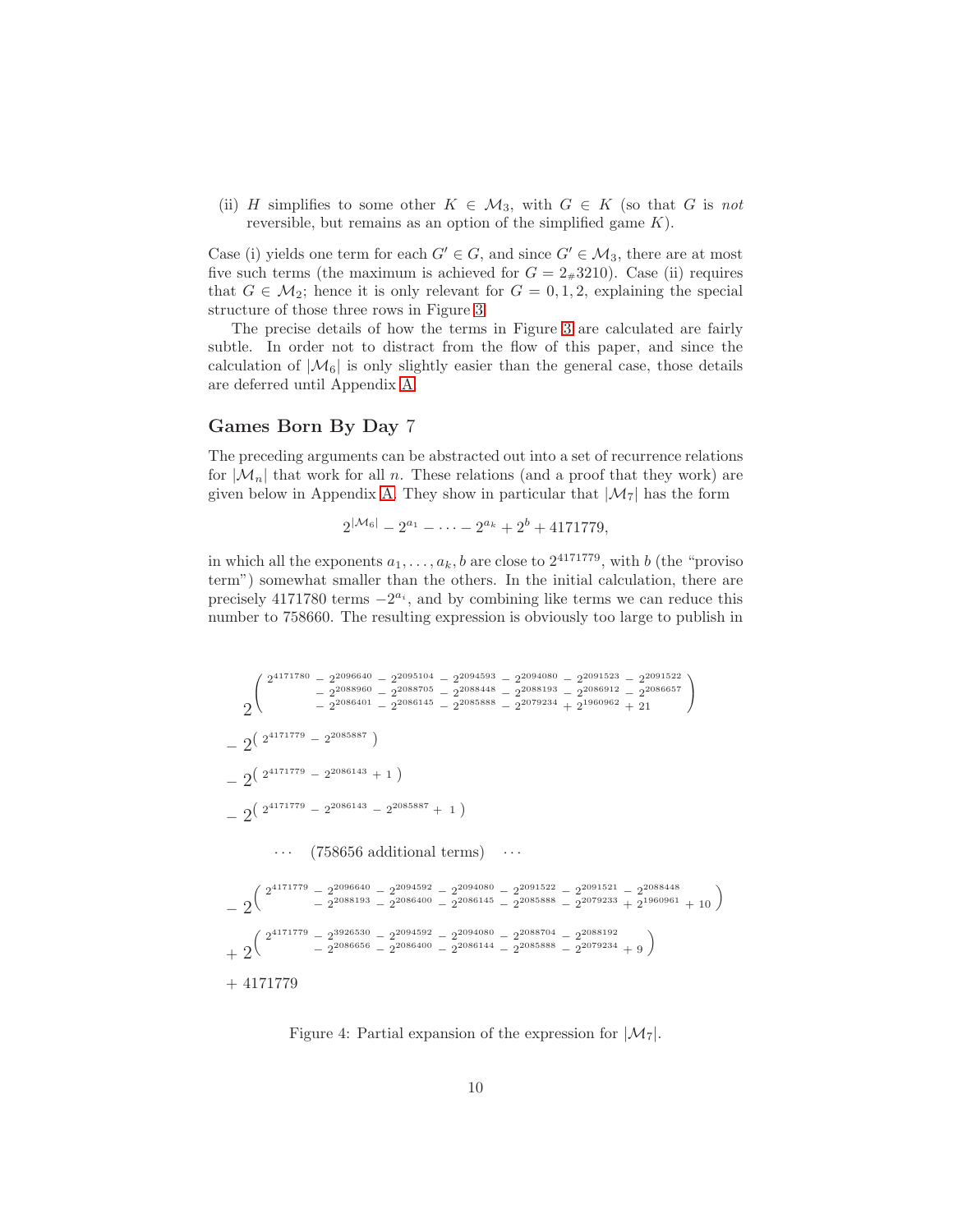a journal article, but it is small enough to fit comfortably in computer memory, and is therefore easily computable. A partial expansion is given in Figure [4.](#page-9-0)

The same method works in theory to compute  $|\mathcal{M}_8|$  (and higher), but the expression for  $|\mathcal{M}_8|$  would have a number of terms on the order of  $|\mathcal{M}_6|$ . In some sense, the chained powers of two in the expression for  $|\mathcal{M}_n|$  encode the entire structure of  $\mathcal{M}_{n-2}$ , and so we have reached the practical limit of this calculation. We now turn our attention to the abstract structure of  $\mathcal M$  itself.

### 5 The Cancellation Theorem

The next order of business is to prove that  $M$  is cancellative:

**Theorem 5.1** (Cancellation Theorem). *If*  $G + T = H + T$ *, then*  $G = H$ *.* 

The Cancellation Theorem was discovered by Conway in the 1970s, and it is stated without proof in ONaG. A proof has been published once before, in Dean Allemang's 1984 thesis [\[1\]](#page-23-7). Since the proof is fairly tricky and is essential to the succeeding analysis, we give a full exposition here.

**Definition 5.2.** H is a part of G if  $G = H + X$  for some X. In this case we *say that*  $H + X$  *is a* partition *of* G *and* X *is the* counterpart *of* H *in* G.

<span id="page-10-0"></span>Lemma 5.3 (Conway). 0 *and* 1 *are the only parts of* 0*.*

*Proof.* Let  $X + Y = 0$  be any partition of 0, and assume X and Y to be in simplest form. Now for every option  $X' \in X$ , we have  $X' + Y \not\approx 0$ . It cannot be the case that  $X'' + Y = 0$ , since this would imply

$$
X = X + (X'' + Y) = X'' + (X + Y) = X'',
$$

contradicting the assumption that X is in simplest form. Therefore  $X' + Y' = 0$ for some  $Y' \in Y$ , and in particular X' is a part of 0.

By induction, we may assume that  $X' = 0$  or 1, so that the only options of X are 0 and 1. This implies  $X = 0, 1$ , or 2. But by an identical argument, we also have that  $Y = 0, 1,$  or 2. Since none of  $2 + 0, 2 + 1$ , or  $2 + 2$  is equal to 0, we conclude that  $X = 0$  or 1, and likewise for Y.  $\Box$ 

Definition 5.4. T *is said to be* cancellable *if, for all* G *and* H*,*

- (*i*)  $G + T = H + T$  *implies*  $G = H$ *; and*
- *(ii)*  $G \bowtie H$  *implies*  $G + T \bowtie H + T$ *.*

<span id="page-10-1"></span>**Lemma 5.5** (Conway). If T is cancellable, then so is any part of  $T$ .

*Proof.* If  $T = X + Y$ , then  $G + X = H + X$  implies  $G + T = H + T$ , and  $G + T \bowtie H + T$  implies  $G + X \bowtie H + X$ .  $\Box$ 

<span id="page-10-2"></span>Lemma 5.6 (Conway). *For all* T *,*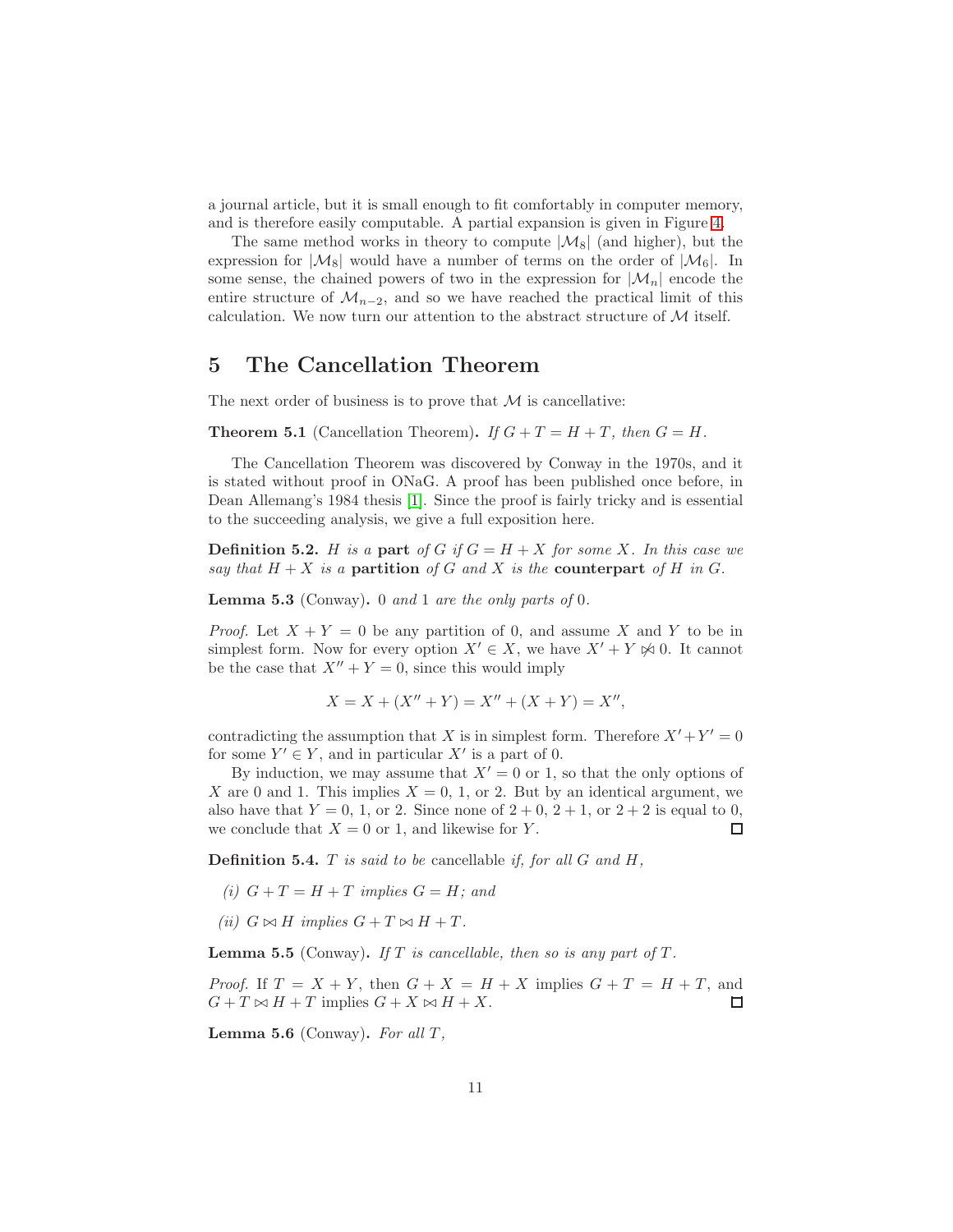*(a)* T *is cancellable; and*

#### *(b)* T *has only finitely many parts.*

*Proof.* The proof is by induction on T. For  $T \cong 0$ , (a) is trivial and (b) follows from Lemma [5.3,](#page-10-0) so assume  $T \not\cong 0$ . Since the assertions are independent of the form of  $T$ , we can furthermore assume that  $T$  is given in simplest form. We will prove (b) first, then (a).

(b) Assume (for contradiction) that T has infinitely many distinct parts  $X_1, X_2, \ldots$ and write

$$
T = X_1 + Y_1 = X_2 + Y_2 = \cdots.
$$

Since  $T \not\cong 0$ , there necessarily exists an option  $T' \in T$ . For each i we have  $T' \not\approx X_i + Y_i$ , so either  $T'' = X_i + Y_i$ , or  $T' = X'_i + Y_i$ , or else  $T' = X_i + Y'_i$ . The first possibility cannot occur, since it contradicts the assumption that  $T$  is in simplest form. Furthermore, T' has only finitely many parts, so  $T' = X_i + Y'_i$ for at most finitely many  $i$ . Thus for infinitely many values of  $i$ , we have  $T' = X'_i + Y_i$ . It follows that there are  $m < n$  with  $Y_m = Y_n$ . But T' is cancellable, so by Lemma [5.5](#page-10-1) so is  $Y_m$ . Since  $X_m + Y_m = X_n + Y_n$ , this implies  $X_m = X_n$ , contradicting the assumption that all  $X_i$  are distinct.

(a) The proof is by induction on G and H. First suppose  $G \bowtie H$ . To show that  $G+T \bowtie H+T$ , it suffices to show that  $(G+T)' \neq H+T$  and  $G+T \neq (H+T)'$ . Now since  $G \bowtie H$ , we have  $G' \neq H$  and  $G \neq H'$ , so by induction  $G' + T \neq H + T$ and  $G+T \neq H'+T$ . Furthermore, by induction on T we have  $G+T' \bowtie H+T'$ , and this implies  $G + T' \neq H + T$  and  $G + T \neq H + T'$ .

Next suppose  $G + T = H + T$ . Then  $G' + T \not\approx H + T$  and  $G + T \not\approx H' + T$ , so by induction  $G' \not\bowtie H$  and  $G \not\bowtie H'$ . To complete the proof that  $G = H$ , we must verify the proviso. By symmetry, it suffices to assume  $G = 0$  and show that  $H = 0$  as well.

Since  $G = 0$ , we have  $T = H + T$ . If  $T = 0$ , then the conclusion is immediate; otherwise, there exists an option  $T' \in T$ , and we have  $T' \not\approx H + T$ . There are three cases.

*Case 1*:  $T'' = H + T$ . Then  $T'' = T$ , so  $T'' = H + T''$ , and  $H = 0$  by induction. *Case 2*:  $T' = H' + T$ . Then T is a part of T'. By induction, T' is cancellable, so by Lemma  $5.5$  so is  $T$ .

Case 3:  $T' = H + T^{\dagger}$ , where  $T^{\dagger}$  is an option of T (possibly distinct from T'). By repeated application of the identity  $T = H + T$ , we have

$$
T = H + T = H + H + T = H + H + H + T = \cdots.
$$

Since T has finitely many parts, we must have  $m \cdot H = n \cdot H$  for some  $m \lt n$ . But  $T'$  is cancellable and H is a part of  $T'$ , so by Lemma [5.5,](#page-10-1) H is cancellable. Therefore  $(n - m) \cdot H = 0$ . By Lemma [5.3,](#page-10-0) we have  $H = 0$  or 1. But Proposi-tion [2.7](#page-3-0) gives  $H \neq 1$ . 口

A simple corollary of the Cancellation Theorem will prove to be useful.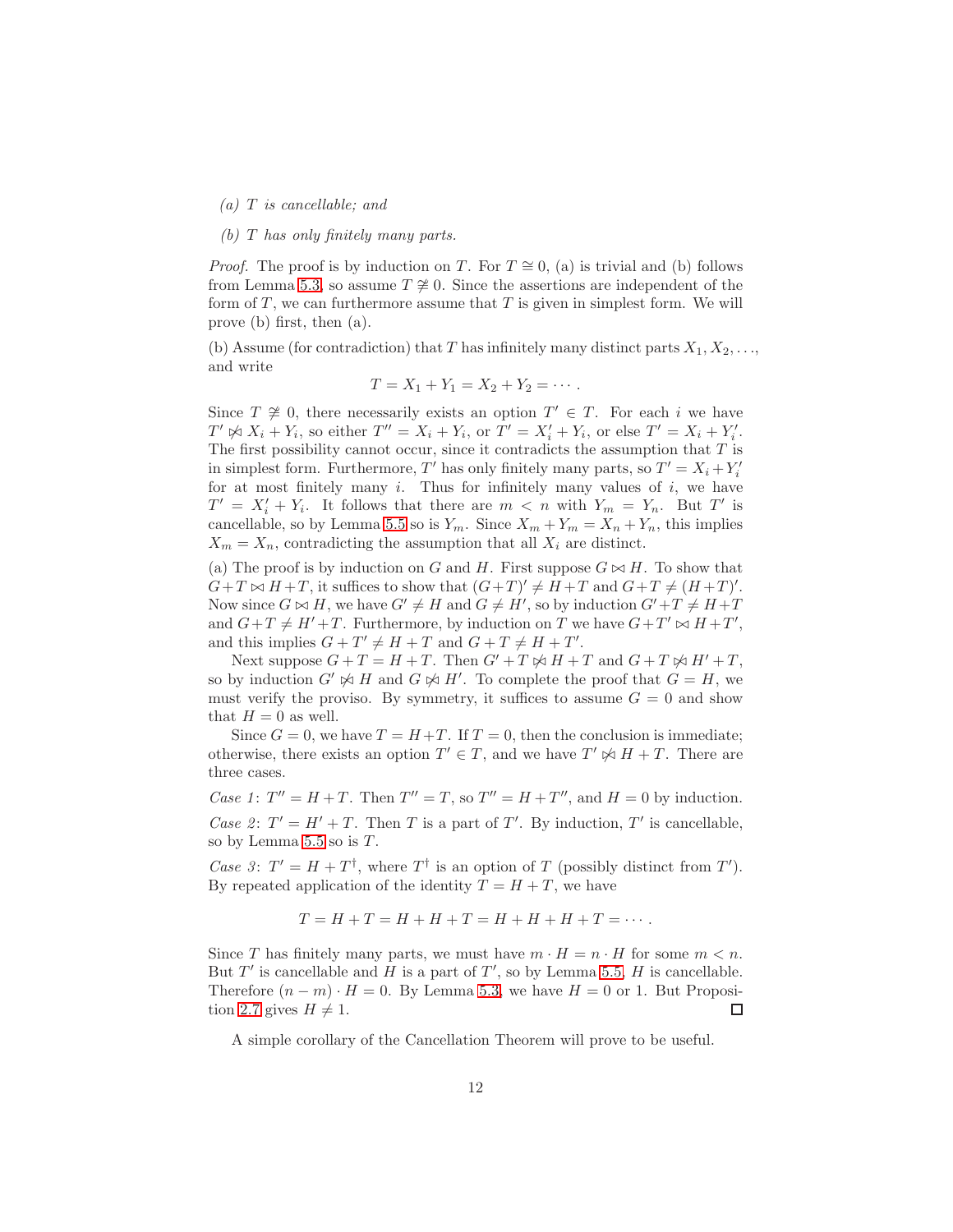<span id="page-12-1"></span>**Corollary 5.7.** *Suppose*  $G + X = Y$ *, with* G *in simplest form. For every option*  $G' \in G$ , either  $G' + X' = Y$  or  $G' + X = Y'$ .

*Proof.* By Theorem [2.12,](#page-4-2)  $G' + X \not\bowtie Y$ . By Lemma [2.11,](#page-4-3) either  $G'' + X = Y$ , or  $G' + X' = Y$ , or else  $G' + X = Y'$ . But in the first case we have  $G'' + X = Y'$  $G + X$ , so by cancellation  $G'' = G$ , contradicting the assumption that G is canonical.  $\Box$ 

### <span id="page-12-0"></span>6 Parts and Differences

We write  $X = G - H$  to mean  $G = H + X$ . By Cancellation, there is at most one such  $X$  (up to equality), so this notation is reasonable.

When we proved the Cancellation Theorem, we showed that every game has just finitely many parts. In particular, this implies that for a fixed  $G$ , there are only finitely many H such that  $G - H$  exists.

**Lemma 6.1** (Difference Lemma). *If* G and H are in simplest form and  $G - H$ *exists, then either:*

- $(a)$  *G* − *H* = *G'* − *H' for some G' and H'*; *or else*
- *(b)* Every  $G' H$  and  $G H'$  exists, and  $G H = \{G' H, G H'\}.$

*Proof.* Suppose  $G-H$  exists, say  $G = H + X$ , but it is not equal to any  $G' - H'$ . Now by Corollary [5.7,](#page-12-1) for every G' we have either  $G' = H' + X$  or  $G' = H + X'$ . But  $G' = H' + X$  would imply  $G' - H' = X = G - H$ , which we assumed is not the case. Therefore  $G' = H + X'$ , so that  $G' - H$  exists and is an option of X. An identical argument shows that every  $G - H'$  exists and is also an option of  $X$ .

Finally, for every X' we have either  $G' = H + X'$  or  $G = H' + X'$ , so either  $X' = G' - H$  or  $X' = G - H'$ . □

**Definition 6.2.** *Let* X *be a part of* G. We say that X *is* novel *if every*  $G - X'$ *and every* G′ − X *exists. Otherwise we say that* X *is* derived*. We say that a partition*  $G = X + Y$  *is* novel *if either* X *or* Y *is novel;* derived *if both parts are derived.*

<span id="page-12-2"></span>**Lemma 6.3.** If  $G = X + Y$  is derived, then there exist  $G'$  and  $X'$  such that  $G' = X' + Y$ .

*Proof.* By Corollary [5.7,](#page-12-1) for every G' we have either  $G' = X' + Y$  or  $G' = X + Y'$ . Likewise, for every X' we have either  $G' = X' + Y$  or  $G = X' + Y'$ . Thus if the conclusion fails, then X is novel, whence  $X + Y$  is novel.  $\Box$ 

The preceding analysis gives a constructive way to compute all partitions of a given  $G$  (and, therefore, a constructive calculation, or proof of nonexistence, for  $G - H$  as well). In particular, for any partition  $G = X + Y$ , at least one of X or Y must be a part of some  $G' \in G$ ; thus we can recursively compute the parts of each  $G'$  to build a set of candidates for the parts of  $G$ .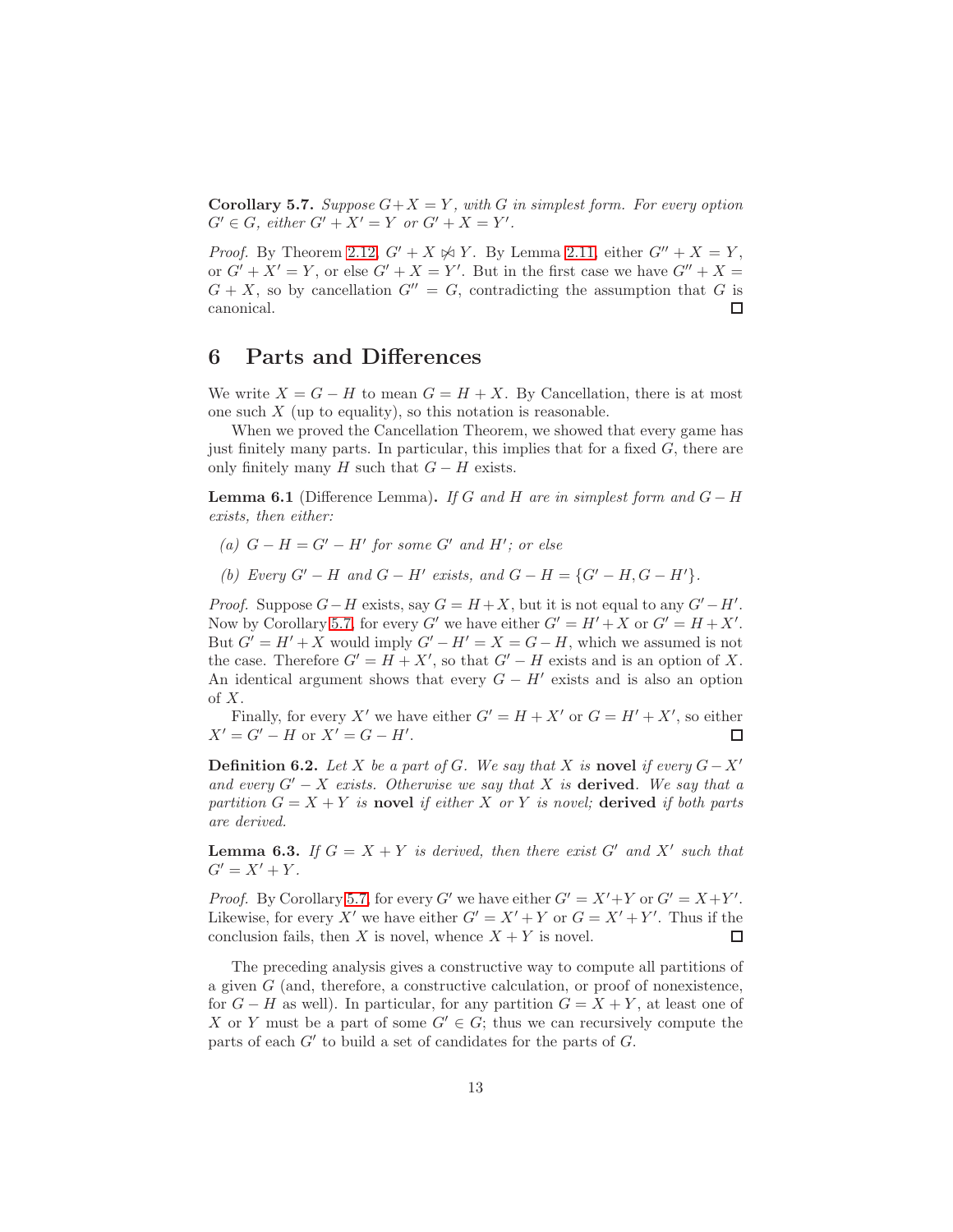If a partition  $X + Y$  is novel, say with X novel, then necessarily X is a part of every  $G'$  and  $Y = \{G - X', G' - X\}$ . If  $X + Y$  is derived, then  $X =$  some  $G'-Y'$  and  $Y=$  some  $G'-X'$ , so we can find both X and Y among the parts of various  $G'$ .

Through a more careful analysis, we can make this test fairly efficient and avoid computing unnecessary sums. A complete algorithm, due jointly to Dan Hoey and the author, is given below in Appendix [B.](#page-21-0)

### Parity

**Definition 6.4.** We say that U is a unit if it has an inverse. If  $G = H + U$ *for some unit* U, then we say that G and H are associates and write  $G \approx H$ .

By Lemma [5.3,](#page-10-0) the only units are 0 and 1. Thus by Proposition [2.7,](#page-3-0) every game G has exactly two associates,  $G$  and  $G+1$ , and this induces a natural pairing among games. We now introduce a convenient way to distinguish between the elements of each pair.

Definition 6.5. *If (the simplest form of )* G *is an option of (the simplest form of*  $(G + 1)$ *, then we say that*  $G$  *is* even and  $G + 1$  *is* odd.

Proposition 6.6 (Conway). *Every game* G *is either even or odd, but not both.*

*Proof.* Assume G is in simplest form. If G is not even, then G must be a reversible option of  $G + 1$ , so that  $G + 1 = G'$ . Therefore G is odd.

Moreover, if G is even, then it is a canonical option of  $G + 1$ , and hence not reversible. Therefore  $G + 1 \neq G'$  for every  $G'$ . So G cannot be both even and odd.  $\Box$ 

Proposition 6.7 (Conway).

- (a) If G and H are both even or both odd, then  $G + H$  is even.
- *(b)* If G is even and H is odd, then  $G + H$  is odd.

*Proof.* Suppose G and H are both even, and assume (for contradiction) that  $G+H$  is reversible in  $G+H+1$ . Without loss of generality,  $G'+H=G+H+1$ . By Cancellation,  $G' = G + 1$ , contradicting the assumption that G is even.

The remaining cases follow immediately, substituting  $X + 1$  for X whenever X is odd. □

#### The Group of Differences of M

Let  $D$  be the Abelian group obtained by adjoining formal inverses for all games in  $M$ . That is,

$$
\mathcal{D} = \{G - H : G, H \in \mathcal{M}\},\
$$

with  $G_1 - H_1 = G_2 - H_2$  iff  $G_1 + H_2 = G_2 + H_1$ .  $D$  is an Abelian group, and since  $M$  is cancellative it embeds in  $D$ .

We have seen that  $1 + 1 = 0$ ; we will now show that 1 is the *only* torsion element of  $D$ , so that  $D$  is torsion-free modulo association.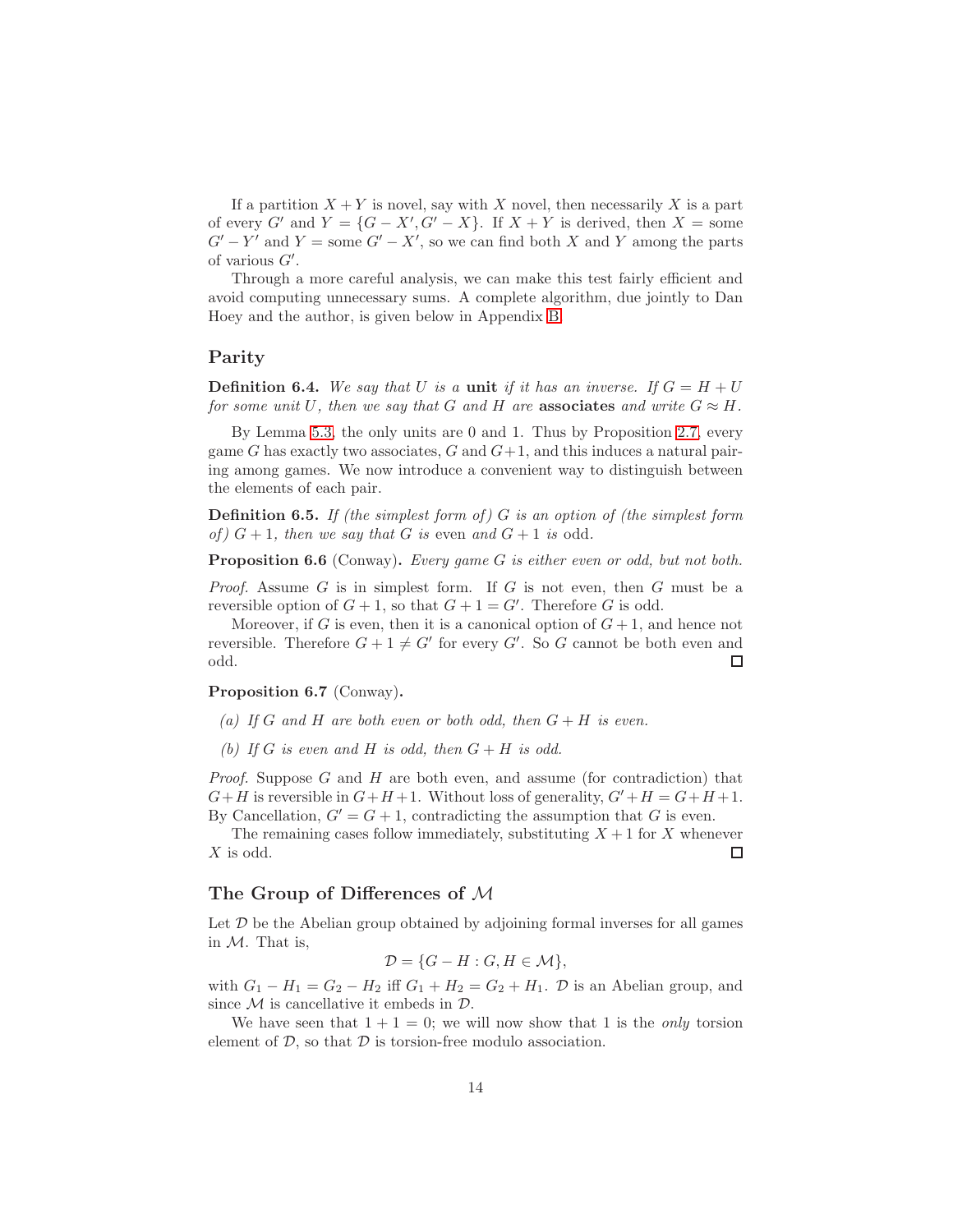<span id="page-14-1"></span>**Theorem 6.8.** *If*  $n \cdot G = n \cdot H$  *and G and H are both even, then*  $G = H$ *.* 

*Proof.* Suppose  $n \cdot G = n \cdot H$ , written as X in simplest form. If  $X = 0$ , then by Lemma [5.3](#page-10-0) we have  $G = H = 0$ . Otherwise, there is some option  $X' \in X$ , and we have

$$
X' = (n - 1) \cdot G + G' = (n - 1) \cdot H + H'
$$
 (†)

for some  $G' \in G$  and  $H' \in H$ . Multiplying by *n* gives

$$
n \cdot (n-1) \cdot G + n \cdot G' = n \cdot (n-1) \cdot H + n \cdot H'.
$$

Now  $n \cdot G = n \cdot H$ , so  $n \cdot (n-1) \cdot G = n \cdot (n-1) \cdot H$ , so by Cancellation

$$
n \cdot G' = n \cdot H'.
$$

Now  $G'$  and  $H'$  have the same parity, by (†). So by induction on G and H, we may assume that  $G' = H'$ . But now Cancellation on (†) gives

$$
(n-1)\cdot G = (n-1)\cdot H,
$$

and the conclusion follows by induction on  $n$ .

Corollary 6.9. 1 *is the only torsion element of* D*.*

*Proof.* Let  $G - H \in \mathcal{D}$  and suppose  $n \cdot (G - H) = 0$  for some n, so that  $n \cdot G = n \cdot H$ . Theorem [6.8](#page-14-1) implies  $G \approx H$ , so that  $G - H = 0$  or 1. □

In particular  $\mathcal{D}/\approx$  is a torsion-free Abelian group, but the following major question remains open.

Question. *What is the isomoprhism type of* D*?*

### <span id="page-14-0"></span>7 Primes

**Definition 7.1.** *A part H of G is said to be* **proper** *if*  $H \not\approx 0$  *or G*.

Definition 7.2. G *is said to be* prime *if* G *is not a unit and* G *has no proper parts.*

Theorem 7.3. *Every game* G *can be partitioned into primes.*

*Proof.* By Lemma [5.6,](#page-10-2) every game has just finitely many parts. We can therefore prove the theorem by induction on the number of proper parts of G.

If G itself is prime, then there is nothing to prove. Otherwise, we can write  $G = X + Y$ , where X and Y are proper parts of G. Now every proper part of X is a proper part of  $G$ , but X is not a proper part of X. Therefore X has strictly fewer proper parts than  $G$ . By induction,  $X$  has a prime partition. By the same argument, so does  $Y$ , and we are done.  $\Box$ 

 $\Box$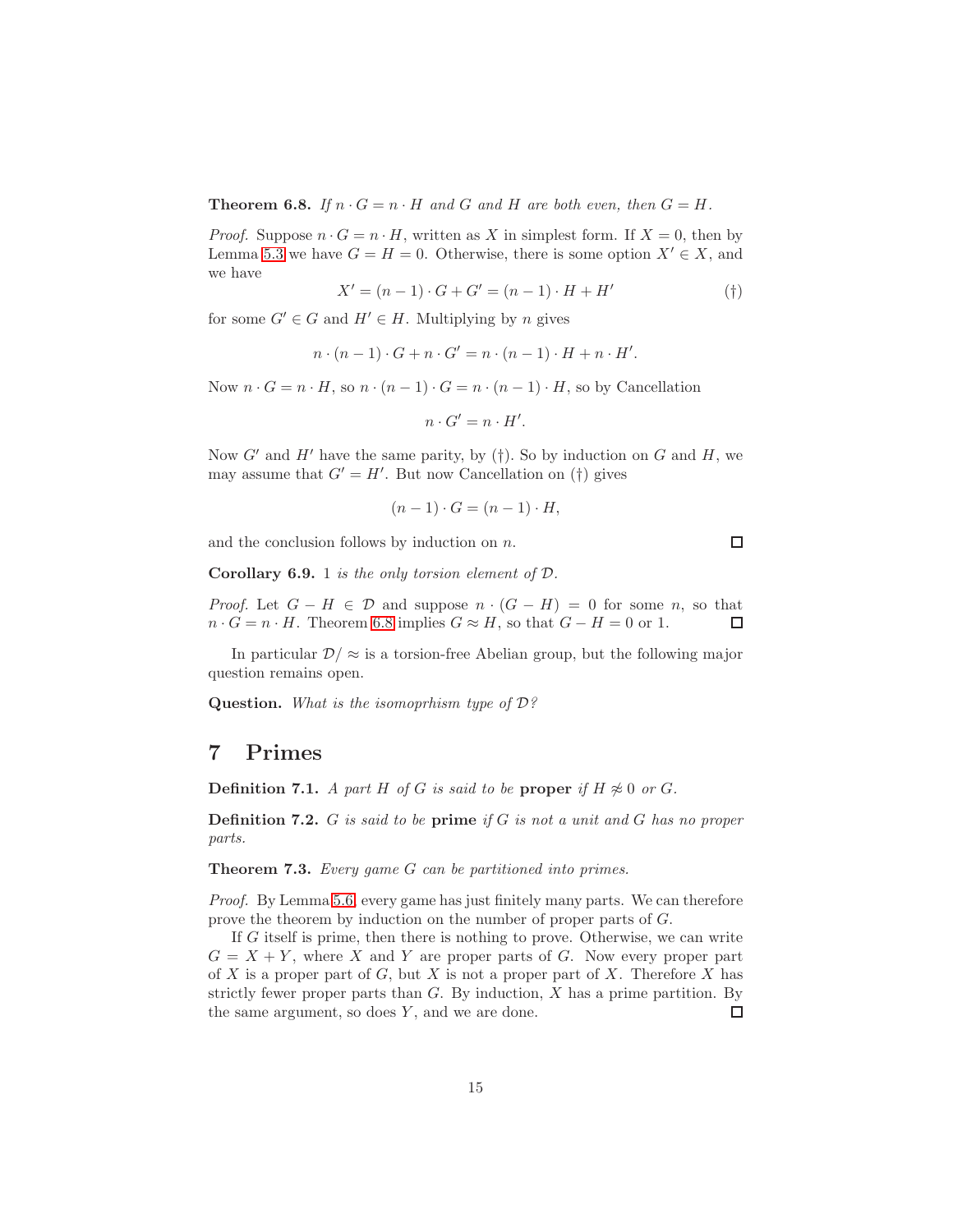It is important to note that a partition of G into primes need not be unique. For example, one can show that

$$
(4+2)_\# = 2 + P = 4 + Q,
$$

where  $P$  and  $Q$  are distinct primes. (This example is originally due to Conway and Norton.) The behavior of primes can often be quite subtle. It is possible for  $G$  to have several prime partitions of different lengths:

$$
(4 + 2\#)\# = 2 + P1 + P2 = 4 + Q,
$$

where  $P_1$ ,  $P_2$ , and Q are all distinct primes. Furthermore,  $G + G$  might have a prime part that is not a part of G. For example, if  $G = (4 + 2<sub>\#</sub>)_{\# \#}$ , then there exists a partition of  $G + G$  into exactly three primes.

While these examples advise caution, we can nonetheless discern some useful structure among primes. In the following propositions we assume  $G$  to be given in simplest form.

#### Proposition 7.4. *If* G *has* 0 *or* 1 *as an option, then* G *is prime.*

*Proof.* Let  $G' \in G$  with  $G' = 0$  or 1, and suppose that  $G = X + Y$ . By Corollary [5.7,](#page-12-1) we have  $G' = X' + Y$ , without loss of generality. But  $G' \approx 0$ , so by Lemma [5.3,](#page-10-0)  $Y \approx 0$ , and hence  $X \approx G$ . Thus 0 and G are the only even parts of G.  $\Box$ 

<span id="page-15-0"></span>Proposition 7.5. *If* G *has a prime option, then* G *has at most two even prime parts.*

*Proof.* Fix a prime option G'. First suppose  $G = X + Y + Z$  for any three games X, Y, and Z. By Corollary [5.7,](#page-12-1) we have  $G' = X' + Y + Z$ , without loss of generality. Since  $G'$  is prime, one of Y or Z must be a unit. This shows that every partition of G involves at most two primes.

Now suppose we write  $G = P_1 + P_2 = Q_1 + Q_2$ . Without loss of generality,

$$
G' = P_1' + P_2 = Q_1' + Q_2.
$$

Since G' is prime,  $P'_1$  and  $Q'_1$  must be units, so  $P_2 \approx Q_2$  are equal up to a unit. By Cancellation,  $P_1 \approx P_2$  as well.  $\Box$ 

Corollary 7.6. *If* G *has at least three prime options, distinct modulo associatation, then* G *is prime.*

*Proof.* Suppose G has a prime option but is not itself prime. By Proposition [7.5,](#page-15-0) G has a unique prime partition  $G = P + Q$ . Therefore every  $G' = P' + Q$  or  $P+Q'$ . In particular, if G' is prime, then  $G' \approx P$  or Q. So G has at most two prime options, up to association.  $\Box$ 

In a related vein, we have the following proposition.

Proposition 7.7 (Conway). *If every option of* G *is prime, then so is* G*,* unless  $G = 0, 2<sub>#</sub>, 3<sub>#</sub>, or 32.$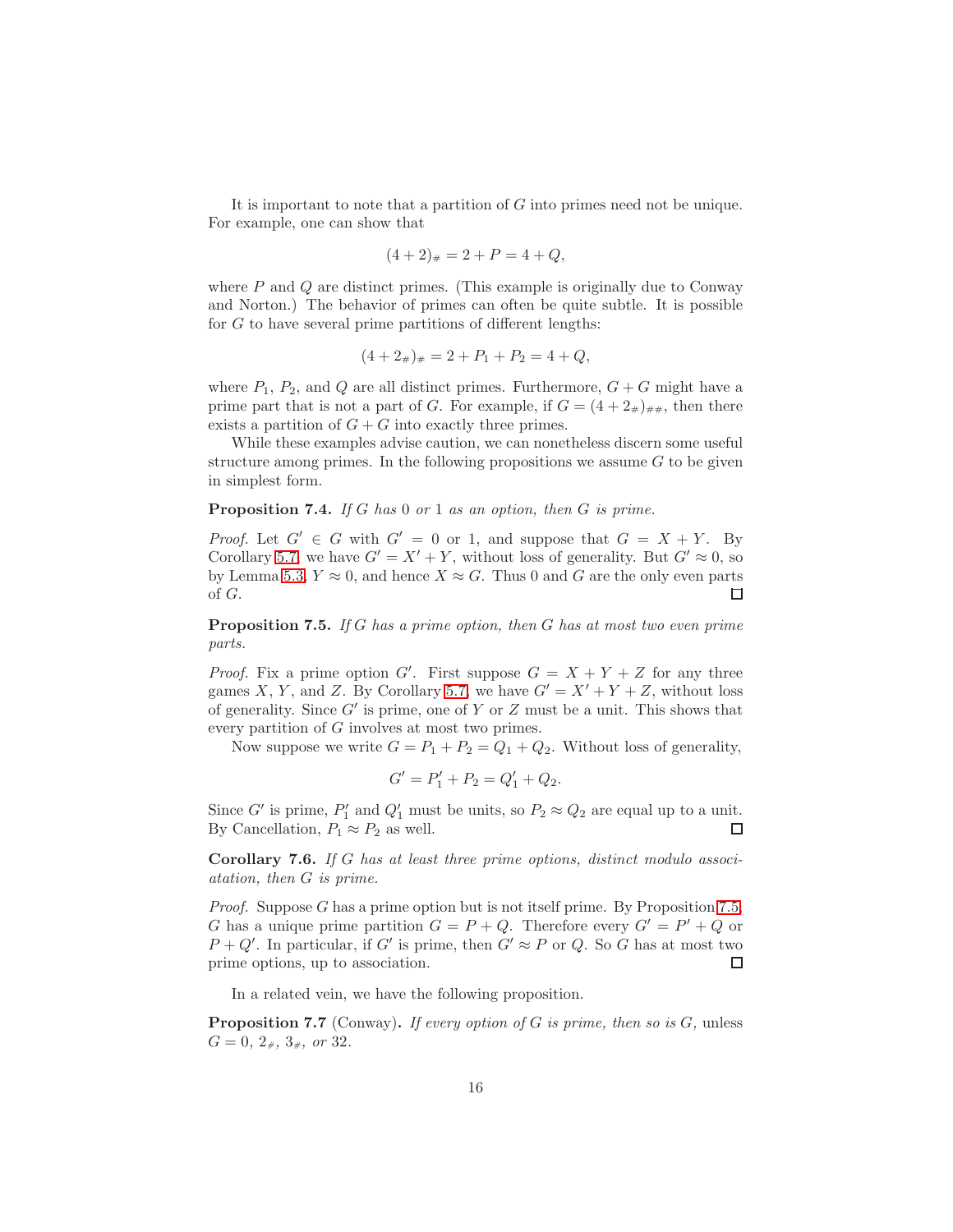| $2_2 = 2 + 2$                      |  | $2_{\#}2 = 2 + 2_{2}2_{\#2}(2_{\#}2)(2_{\#}2)_{1}$                                         |
|------------------------------------|--|--------------------------------------------------------------------------------------------|
| $2_{\#}$ = 2 + 2 $_{\#}2_{\#1}2_2$ |  | $2_{\#}32 = 2 + 2_{2}3_{2}2_{\#2}(2_{\#}32)(2_{\#}32)_{1}$                                 |
| $3_{\#}$ = 2 + $3_{\#}3_{\#1}3_2$  |  | $2_{\# \#}$ = 2 + 2 <sub>#-2</sub> + (2 <sub>##</sub> 2 <sub>##1</sub> 2 <sub>#-2</sub> )0 |

<span id="page-16-0"></span>Figure 5: The six composite even games born by day 4.

*Proof.* Suppose every option of G is prime, but G is not. By Lemma [7.5,](#page-15-0) if  $G \neq 0$ then we can write  $G = P + Q$  for suitable primes P and Q, and furthermore P and  $Q$  are unique (up to association). Assume each of  $G, P$ , and  $Q$  is given in simplest form.

Now G cannot be odd, since then  $G+1$  would be a prime option of G. So G is even, and we may therefore assume that P and Q are both even. Now for every option P', we have either  $G' = P' + Q$  or  $G = P' + Q'$ . If  $G' = P' + Q$ , then since G' is prime we must have  $G' \approx Q$ , so P' is a unit. Suppose instead that  $G = P' + Q'$ . We cannot have  $P' \approx P$ , since P is even. Furthermore, we cannot have  $P' \approx Q$ : since the partition of G into  $P + Q$  is unique, this would imply  $Q' \approx P$ , so that  $P'' \approx P$ , contradicting the assumption that P is in simplest form. Therefore either  $P'$  is a unit and  $Q' \approx G$ , or else  $Q'$  is a unit and  $P' \approx G$ .

We have therefore shown that every option of  $P$  is either 0, 1,  $G$ , or  $G+1$ . By symmetry, the same is true for Q. But for every option  $G'$ , we have  $G' = P' + Q$ or  $G' = P + Q'$ . Since G' is prime, this implies  $G' \approx P$  or Q. Therefore G cannot be an option of *both* P and Q: this would imply that P (or Q) is associated to one of its followers. Therefore one of  $P$  or  $Q$  has only 0 and 1 as options. Without loss of generality, assume it is  $P$ . Since  $P$  is prime, we must have  $P=2.$ 

If also  $Q = 2$ , then  $G = 2 + 2 = 32$  and we are done. Otherwise, Q has G as a follower. But this means no follower of  $G$  can be associated to  $Q$ . Thus every option of G is associated to  $P = 2$ , and this completes the proof. П

The above propositions suggest that composite games are relatively rare. This can be made precise by considering the number of composite games born by day n. It suffices to consider only even composites, since the number of odd composites born by day  $n$  is precisely equal to the number of even composites born by day  $n-1$ .

There are six even composites born by day 4. These and their unique partitions are summarized in Figure [5.](#page-16-0) A computer search revealed exactly 490 even composites born by day 5. Of these, 481 have exactly two even prime parts. Figure [6](#page-17-0) lists the nine examples with more than two parts.

### Unique Partitions

Definition 7.8. *We say that* G *has the* unique partition property (UPP) *if* G *has exactly one prime partition (up to association).*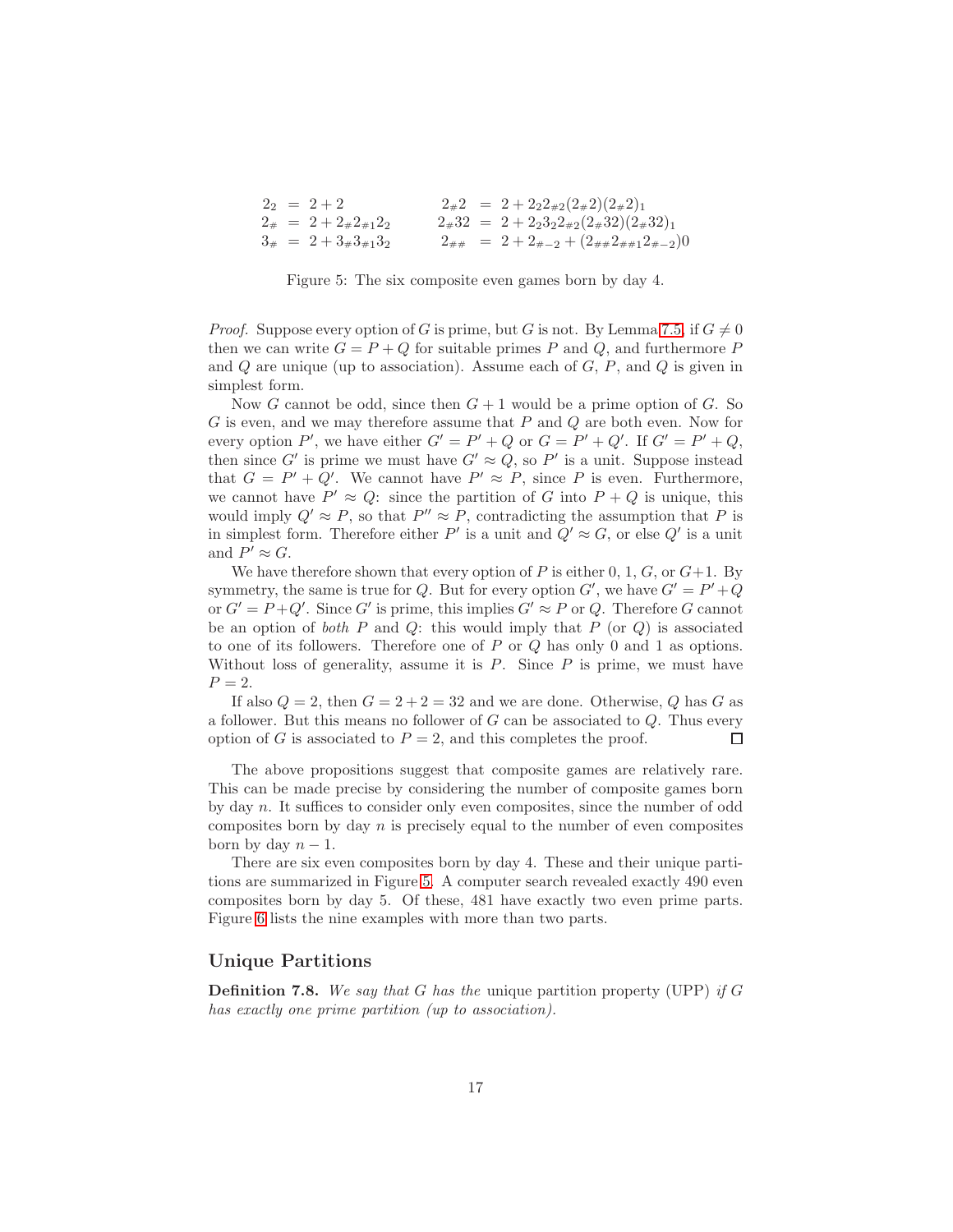|            | Primes |       | Primes        |                                        | Primes |
|------------|--------|-------|---------------|----------------------------------------|--------|
|            | ັ      | i9#   | ۰J            | $\angle$ #<br>$2 + 1$                  |        |
| ച<br>$5\#$ |        | $-#2$ | $\Omega$<br>ಀ |                                        |        |
| 71#        |        |       |               | #1<br>$\scriptstyle{\mathcal{L}_{\#}}$ |        |

<span id="page-17-0"></span>Figure 6: The nine highly composite even games born by day 5, listed with number of prime parts.

We have already noted that  $(4+2)_*$  does not have the UPP. In this section we will prove that every game born by day 6 has the UPP. Since  $(4 + 2)_{\#}$  is born on day 7, it is therefore a minimal example.

Definition 7.9. *We say* G *is a* biprime *if* G *has exactly two even prime parts.*

<span id="page-17-1"></span>**Proposition 7.10.** *Suppose that* G *has a biprime option, say*  $G' = R + S$ *, with* R *and* S *prime. Then either:*

- *(a)* G *is itself a prime or a biprime; or*
- *(b)* There is a prime P such that  $G = P + R + S$ , and this is the unique prime *partition of* G*; or*
- *(c)* There are primes P and Q such that  $G = P + R = Q + S$ , and these are *the only two prime partitions of* G*.*

*Proof.* If G is prime, then we are in case (a), so assume that it is not.

*Case 1*: First suppose G has a prime partition

$$
G = P_1 + \cdots + P_k
$$

with  $k \geq 3$ . Without loss of generality,

$$
G'=P'_1+P_2+\cdots+P_k.
$$

Since G' is a biprime, it must be the case that  $k = 3$  and  $P'_1$  is a unit, and without loss of generality  $P_2 \approx R$  and  $P_3 \approx S$ . We claim that this is the unique prime partition of G. For suppose

$$
G = Q_1 + \cdots + Q_l
$$

is any prime partition. By an identical argument we have  $l \leq 3$  and

$$
G'=Q_1'+Q_2+\cdots+Q_l.
$$

Certainly  $l \neq 1$ , since G is composite. Moreover, since  $Q_2$  is a prime part of G', we have  $Q_2 \approx R$  without loss of generality. Therefore  $l \neq 2$ : by Cancellation,  $l = 2$  would imply  $Q_1 = P_1 + R$ , contradicting the fact that  $Q_1$  is prime. So  $l = 3$ , and hence  $Q_2 \approx R$ ,  $Q_3 \approx S$ , and by Cancellation  $Q_1 \approx P_1$ . This shows that  $P_1 + P_2 + P_3$  is unique, establishing case (b).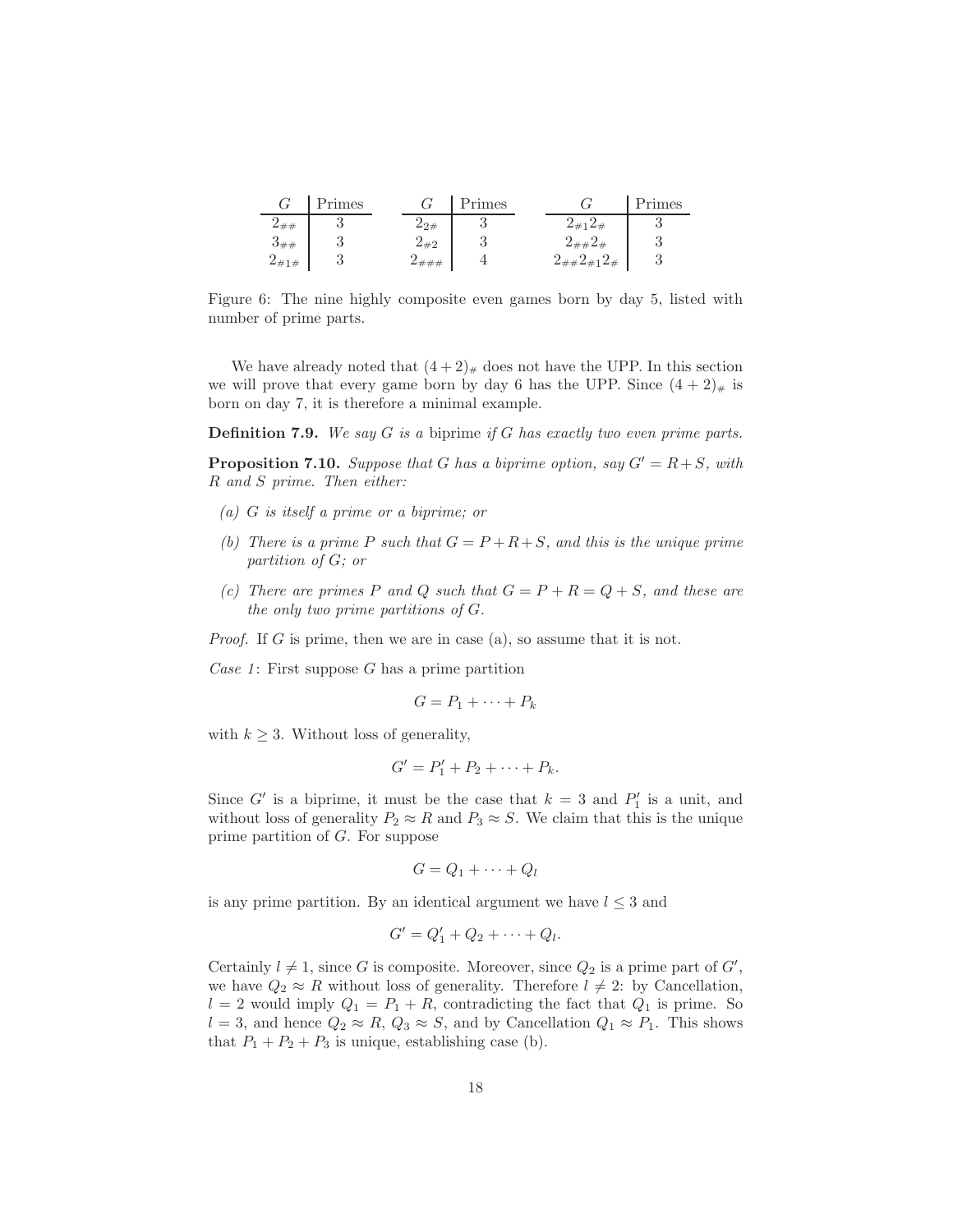*Case 2*: Next suppose that every prime partition of G has exactly two primes. Consider any such partition

$$
G = P_1 + P_2.
$$

Without loss of generality,

$$
G'=P_1'+P_2.
$$

But by the assumptions on  $G'$ , this implies  $P_2 = R$  or  $S$ , and by Cancellation,  $P_1$  is uniquely determined by  $P_2$ . This shows that there are at most two such partitions, so either  $G$  is a biprime, or else it has exactly two prime partitions into exactly two parts, as in (c). □

<span id="page-18-0"></span>Corollary 7.11. *Suppose* G *is a game born by day* 6 *without the UPP. Assume that at least one option of* G *is a biprime. Then in fact,*

$$
G = 2 + P = Q_1 + Q_2,
$$

*for distinct primes* P*,* Q1*, and* Q2*, none of which equal* 2*.*

*Proof.* This is just Proposition [7.10,](#page-17-1) together with the (computationally verifiable) fact that 2 is a part of every composite game born by day 5. П

<span id="page-18-1"></span>Lemma 7.12. *Suppose* G *is a game born by day* 6 *without the UPP. Suppose* G has a biprime option  $2 + R$ . If some other option  $G'$  does not have R as a part, then  $G = R + S$ , for some part S of  $G'$ .

*Proof.* By Corollary [7.11,](#page-18-0) we have

$$
G = 2 + P = Q_1 + Q_2,
$$

where  $Q_1, Q_2 \neq 2$ . Without loss of generality,  $2 + R = Q_1 + Q'_2$ . Since  $Q_1 \neq 2$ , we must have  $Q_1 = R$ .

Now we cannot have  $G' = Q_1 + Q'_2$ , since  $Q_1 = R$  is not a part of  $G'$ . So  $G' = Q'_1 + Q_2$ , whence  $Q_2$  is a part of  $G'$ .

Theorem 7.13. *Every game born by day 6 has the UPP.*

*Proof.* Let G be a game born by day 6. If G has any prime options, then G is a biprime, so it has the UPP. Likewise, if  $G$  is odd, then  $G + 1$  is an even game born by day 5, with the same parts as  $G$ . We know that every game born by day 5 has the UPP, so such G must also have the UPP. Thus we need only consider even games whose options are all composite.

Now let

 $C = \{G \in \mathcal{M}_5 : G \text{ has at least 3 prime parts}\}.$ 

We noted previously that  $|\mathcal{C}| = 10$ . Thus there are  $2^{10}$  subsets of C, and a computer search can rapidly verify that all of them have the UPP.

This leaves only those games with at least one biprime option. We can now apply the following trick. Let

 $\mathcal{A} = \{H : H$  is an even prime part of some composite game born by day 5.

Let  $\mathcal{A} + \mathcal{A}$  be the set of all pairwise sums of elements of  $\mathcal{A}$ . If G has at least one biprime option, then by Lemma [7.12,](#page-18-1) *either* :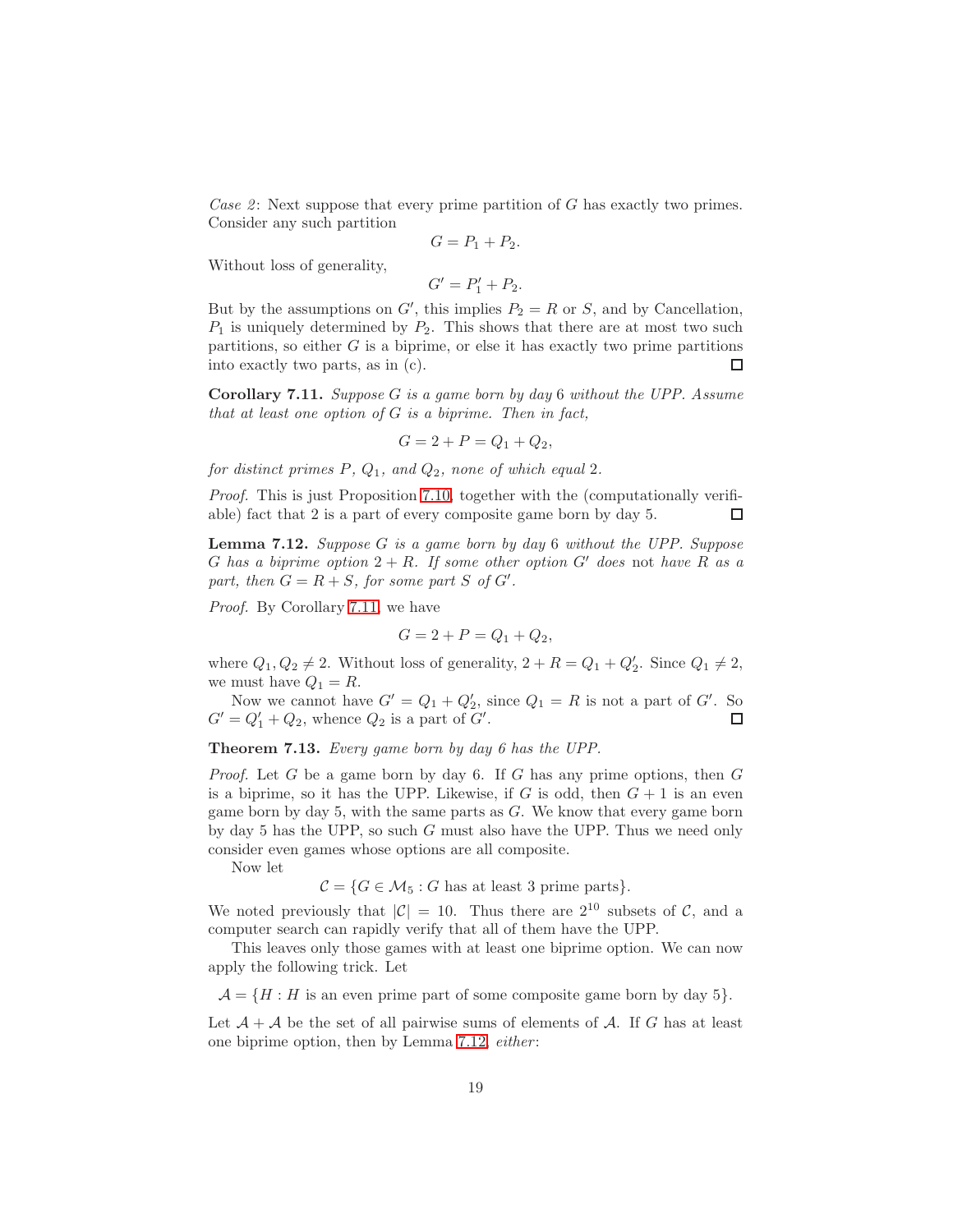(i)  $G \in \mathcal{A} + \mathcal{A}$ ; *or* 

(ii) All options of G share a common part  $R \neq 2$ .

It therefore suffices to exhaust all possibilities for (i) and (ii). For (i), we have  $|A| < 500$ , so  $|A + A| < 25000$ . It is therefore easy to compute the set  $A + A$ , and a simple computation shows that for most  $G \in A + A$ , we have  $b(G) > 6$ . We can then show directly that the remaining few have the UPP.

To complete the proof, we describe how to exhaust case (ii). For each  $R \in \mathcal{A}$ , let

$$
\mathcal{C}_R = \{ G \in \mathcal{C} : R \text{ is a part of } G \}.
$$

Now  $\Sigma_R|\mathcal{C}_R|$  is small, since the elements of C collectively have a small number of parts. But to address case (ii), we need only consider those games whose options are subsets of

$$
\{2+R\}\cup\mathcal{C}_R,
$$

for some  $R \neq 2$ : these are exactly the games whose options share the common factor R. We can therefore iterate over all R and all subsets of  $\{2 + R\} \cup \mathcal{C}_R$ , checking that each possibility has the UPP.

All of the necessary computations to complete the proof have been implemented and verified in *cgsuite*.  $\Box$ 

## <span id="page-19-0"></span>A Recurrence Relations for  $|\mathcal{M}_n|$

This Appendix gives a set of recurrence relations that can be used to compute the exact value of  $|\mathcal{M}_n|$ , expressed in terms of chained powers of 2. (As discussed in Section [4,](#page-5-0) the calculation can feasibly be carried out only for  $n \leq 7$ , but the relations continue to hold for larger n.)

For  $n \geq 0$  and  $G, K \in \mathcal{M}$ , define:

$$
\mathcal{R}_n^G = \{ H \subset \mathcal{M}_{n-1} : H \text{ simplifies to } G \}
$$
  
\n
$$
\mathcal{S}_n^K = \{ H \in \mathcal{M}_n : K \in H \}
$$
  
\n
$$
\mathcal{R}_n^{G,K} = \{ H \subset \mathcal{M}_{n-1} : H \text{ simplifies to } G \text{ and } K \in H \}
$$
  
\n
$$
\mathcal{N}_n = \{ H \in \mathcal{M}_n : H \text{ is an } \mathcal{N}\text{-position} \}
$$
  
\n
$$
\mathcal{N}_n^0 = \{ H \in \mathcal{M}_n : H \text{ is an } \mathcal{N}\text{-position and } 0 \in H \}
$$

Here  $\mathcal{R}_n^{G,K}$  is defined only when  $G \in K$ .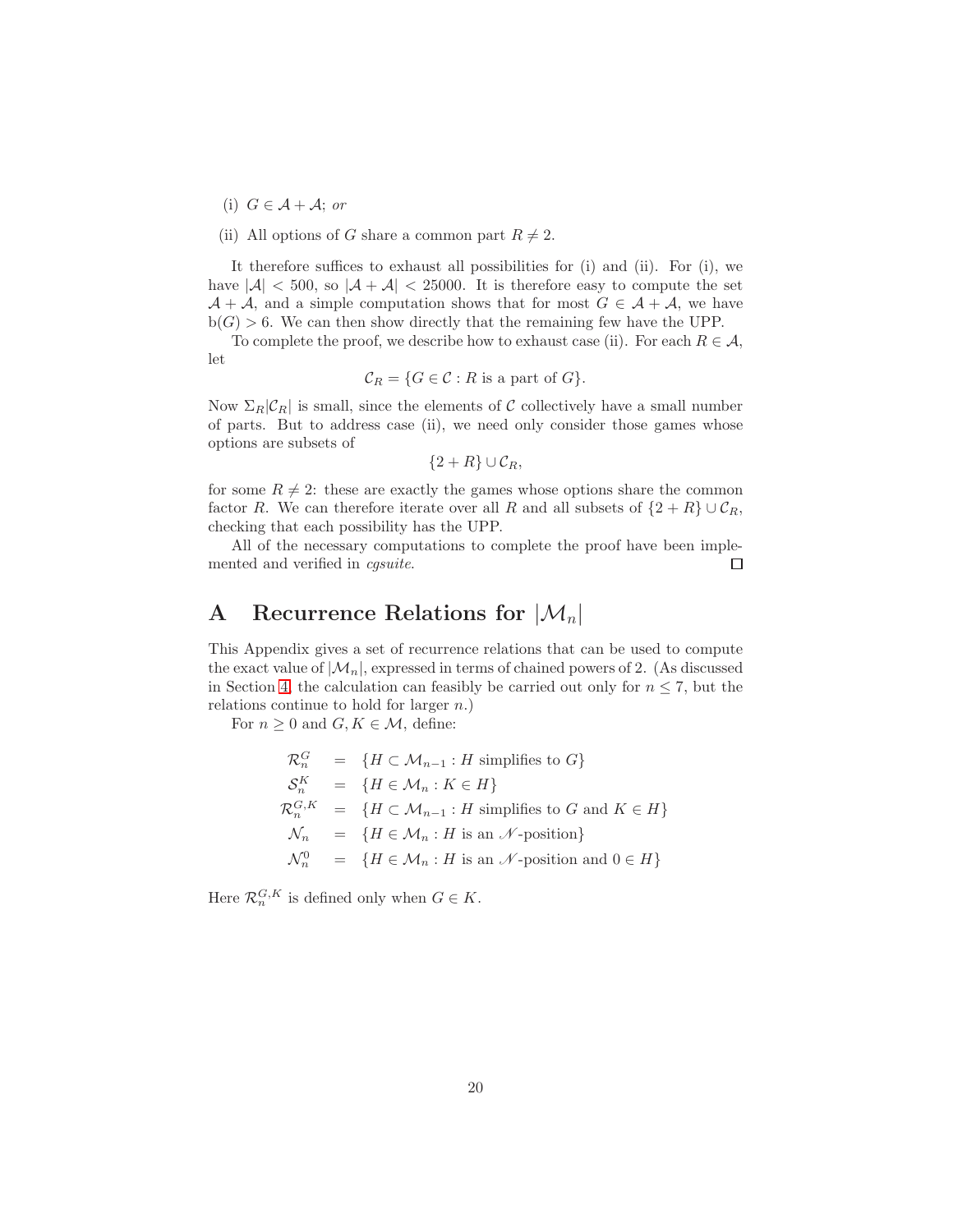**Theorem A.1.** *For all*  $n \geq 2$ *, we have the following recurrences.* 

$$
|\mathcal{M}_n| = 2^{|\mathcal{M}_{n-1}|} - \sum_{G \in \mathcal{M}_{n-2}} |\mathcal{R}_n^G|
$$
  
\n
$$
|\mathcal{R}_n^G| = \begin{cases} 2^{|\mathcal{S}_{n-1}^G|} - 1 & \text{if } G \not\cong 0 \\ 2^{|\mathcal{S}_{n-1}^G|} - 2^{|\mathcal{N}_{n-1}^0|} & \text{if } G \cong 0 \end{cases}
$$
  
\n
$$
|\mathcal{S}_n^K| = 2^{|\mathcal{M}_{n-1}|-1} - \sum_{G \in K} |\mathcal{R}_n^{G,K}| - \sum_{G \in \mathcal{S}_{n-2}^K} |\mathcal{R}_n^G|
$$
  
\n
$$
|\mathcal{R}_n^{G,K}| = \begin{cases} 2^{|\mathcal{S}_{n-1}^G|-1} & \text{if } G \not\cong 0 \text{ or } K \text{ is a } \mathcal{P}\text{-position} \\ 2^{|\mathcal{S}_{n-1}^G|-1} - 2^{|\mathcal{N}_{n-1}^0|-1} & \text{if } G \cong 0 \text{ and } K \text{ is an } \mathcal{N}\text{-position} \\ (|\mathcal{R}_n^{G,K}| \text{ is defined only when } G \in K) \end{cases}
$$
  
\n
$$
|\mathcal{N}_n| = 2^{|\mathcal{M}_{n-1}|} - 2^{|\mathcal{N}_{n-1}|-1} + 1 - \sum_{G \in \mathcal{N}_{n-2}} |\mathcal{R}_n^G|
$$

$$
|\mathcal{N}^0_n| \quad = \quad 2^{|\mathcal{M}_{n-1}|-1} - 2^{|\mathcal{N}_{n-1}|-1} - \sum_{G \in \mathcal{N}^0_{n-2}} |\mathcal{R}^G_n
$$

*Proof.* We discuss each equation in turn.

 $|\mathcal{M}_n|$ . There are  $2^{|\mathcal{M}_{n-1}|}$  subsets of  $\mathcal{M}_{n-1}$ . For each subset  $H \subset \mathcal{M}_{n-1}$ , either H is canonical, or else H simplifies to G for a unique  $G \in \mathcal{M}_{n-2}$ .

 $|\mathcal{R}_n^G|$ . In order for  $H \subset \mathcal{M}_{n-1}$  to simplify to G, it must have the exact form

$$
H \cong \{G_1, \ldots, G_k, H_1, \ldots, H_l\},\
$$

where  $G \cong \{G_1, \ldots, G_k\}$  and  $G \in$  each  $H_i$ . Now  $G_1, \ldots, G_k$  are fixed, so games with this form correspond one-to-one with subsets  $\{H_1, \ldots, H_l\}$  of  $\mathcal{S}_{n-1}^G$ . There are in total  $2^{|S_{n-1}^G|}$  such subsets, but we must subtract 1 to exclude the empty set, which corresponds to G itself.

If  $G \not\cong 0$ , then we are done. If  $G \cong 0$ , then we must apply the proviso as well: in order for H to be reducible, it must also satisfy  $o(H) = \mathcal{N}$ , in addition to having the proscribed form. So we must subtract off a count of  $H$  with  $o(H) = \mathscr{P}$ . Now  $o(H) = \mathscr{P}$  if and only if every  $H_i$  is an  $\mathscr{N}$ -position and there is at least one  $H_j$ . There are  $|\mathcal{N}_{n-1}^0|$  such  $\mathcal{N}$ -positions (since we also know that  $0 \in$  each  $H_j$ ), yielding a total of  $2^{|{\mathcal{N}}_{n-1}^0|} - 1$  possibilities for H. Subtracting this from the overall count of  $2^{|S_{n-1}^G|}-1$  yields the total stated in the theorem.

 $|S_n^K|$ . There are  $2^{|{\mathcal M}_{n-1}|-1}$  subsets  $H \subset {\mathcal M}_{n-1}$  with  $K \in H$ . There are two ways that such an H might be reducible: either H simplifies to some  $G \in K$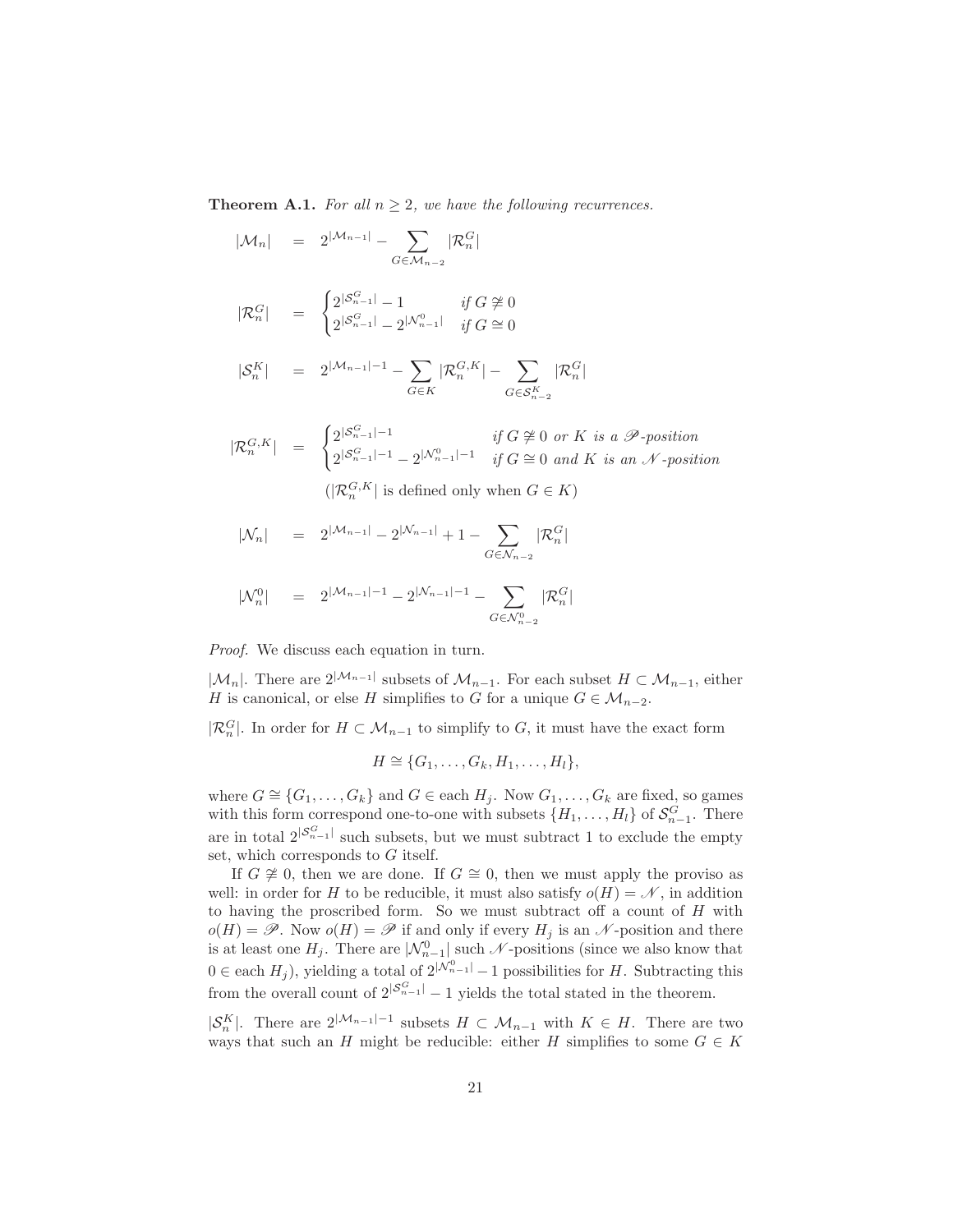(so that K reverses through G), or else H simplifies to some other  $G \in \mathcal{M}_{n-2}$ with  $K \in G$  (so that K is already present in the simplified form G). These are mutually exclusive, since in the first case  $K \notin G$ , but in the second  $K \in G$ .

 $|\mathcal{R}_n^{G,K}|$ . There are  $2^{|\mathcal{M}_{n-1}|-1}$  subsets  $H \subset \mathcal{M}_{n-1}$  with  $K \in H$ . To be reducible,  $H$  must have the exact form

$$
H \cong \{G_1, \ldots, G_k, H_1, \ldots, H_j, K\}
$$

with  $G \in$  each  $H_j$ . (The assumption  $G \in K$  implies that K is not among the options  $G_1, \ldots, G_k$  of G.) The rest of the argument proceeds just as for  $|\mathcal{R}_n^G|$ , with two modifications: (i)  $j = 0$  is no longer a special case; since  $K \in H$ , it will never be true that  $H \cong G$ . (ii) If  $G \cong 0$  but  $o(K) = \mathscr{P}$ , then the proviso does not apply, since the presence of K ensures  $o(H) = \mathcal{N}$ .

 $|\mathcal{N}_n|$ . There are  $2^{|\mathcal{M}_{n-1}|}$  subsets  $H \subset \mathcal{M}_{n-1}$ . There are just two ways that H might fail to be a canonical  $\mathcal N$ -position. Either H is a *nonempty* set of  $\mathcal N$ -positions, in which case it's a  $\mathcal P$ -position; or else H simplifies to some other  $\mathcal{N}$ -position  $G \in \mathcal{N}_{n-2}$ . These are mutually exclusive, since no  $\mathscr{P}$ -position can simplify to an  $\mathcal N$ -position.

 $|\mathcal{N}_n^0|$ . This one is similar to the preceding argument, with one small twist. There are  $2^{|\mathcal{M}_{n-1}|-1}$  subsets  $H \subset \mathcal{M}_{n-1}$  with  $0 \in H$ . There are two ways that H might fail to be a canonical  $\mathcal N$ -position. Either H is a set of  $\mathcal N$ -positions with  $0 \in H$  (which must always be nonempty); or else H simplifies to some other N-position  $G \in \mathcal{N}_{n-2}$ . But if H simplifies to some other G, then it must be the case that  $0 \in G$  as well (since 0 can never be reversible). So these two conditions are both mutually exclusive and entirely contained within the  $2^{|\mathcal{M}_{n-1}|-1}$  subsets originally counted. □

### <span id="page-21-0"></span>B An Algorithm for Computing Parts

Algorithm [1,](#page-22-0) due jointly to Dan Hoey and the author, shows how to compute the parts of an arbitrary game G efficiently. The algorithm is structured so that whenever a part X is detected, then so is its counterpart  $G - X$ . A record of these part-counterpart relationships can be kept throughout the execution of the algorithm, so that differences of the form  $G - X$  can be efficiently resolved.

**Theorem B.1.** *Algorithm* [1](#page-22-0) *correctly computes*  $\textbf{Parts}(G)$ *.* 

*Proof.* We can assume that  $\text{Parts}(G')$  is correctly computed for all  $G' \in G$ . Now it is easy to see that every game that is put into  $\mathcal X$  is indeed a part of  $G$ : if a partition  $X + Y$  is added in Step [8,](#page-21-0) then  $X + Y$  is novel; if it's added in Step [19,](#page-21-0) then the condition of Step [18](#page-21-0) directly witnesses the identity  $G = X + Y$ .

To complete the proof, we must show that every part of  $G$  is eventually placed in X. Suppose not, and let  $X + Y$  be a partition of G that the algorithm fails to find. Assume that  $X + Y$  is minimal in the sense of  $b(X) + b(Y)$ . In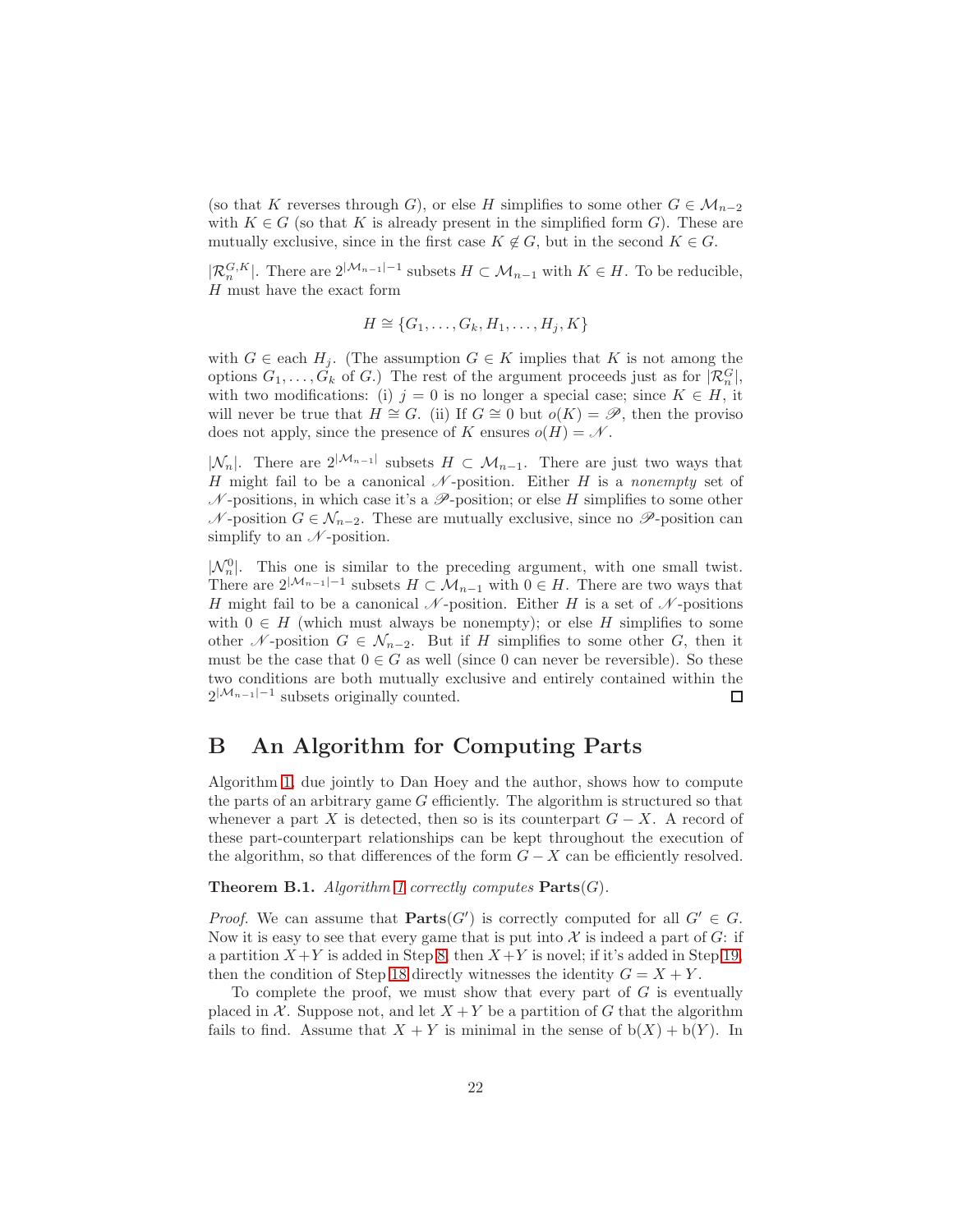<span id="page-22-0"></span>1:  $\mathcal{X} \leftarrow \emptyset$ 2: for all  $G' \in G$  do 3: Recursively compute  $\textbf{Parts}(G')$ 4: end for 5: for all X such that  $X \in \mathbf{Parts}(G')$  for some  $G' \in G$  do 6: if X is in every  $\text{Parts}(G')$  and every  $X' \in \mathcal{X}$  then 7:  $Y \leftarrow \{G - X', G' - X\}$ 8:  $\mathcal{X} \leftarrow \mathcal{X} \cup \{X, Y\}$   $\triangleright X + Y$  is novel 9: else 10: **if**  $X \notin \text{Parts}(G')$  for some  $G'$  then 11: Fix any such  $G'$ 12:  $\mathcal{Y} \leftarrow \{G' - X' : X' \in \mathbf{Parts}(G')\}$ 13: else 14: Fix any  $X' \notin \mathcal{X}$ 15:  $\mathcal{Y} \leftarrow \{G' - X' : X' \in \mathbf{Parts}(G')\}$ 16: end if 17: for all  $Y \in \mathcal{Y}$  do 18:  $\sqrt{ }$  $\left\langle \right\rangle$  $\mathcal{L}$  $\forall G' \in G$ , either  $G' - Y = X'$  or  $G' - X = Y'$ ; and ∀X' ∈ X, either  $G' - Y = X'$  or  $(X', Y') \in \mathcal{X}$ ; and  $\forall Y' \in Y$ , either  $G' - X = Y'$  or  $(X', Y') \in \mathcal{X}$  $\mathcal{L}$  $\overline{\mathcal{L}}$  $\int$ then 19:  $\mathcal{X} \leftarrow \mathcal{X} \cup \{X, Y\}$   $\triangleright X + Y$  is derived 20: end if 21: end for 22: end if 23: end for 24: if  $X$  has changed then 25: Return to Step [5](#page-21-0) 26: end if 27:  $\text{Parts}(G) \leftarrow \mathcal{X}$ 

Algorithm 1: Computing the parts of G.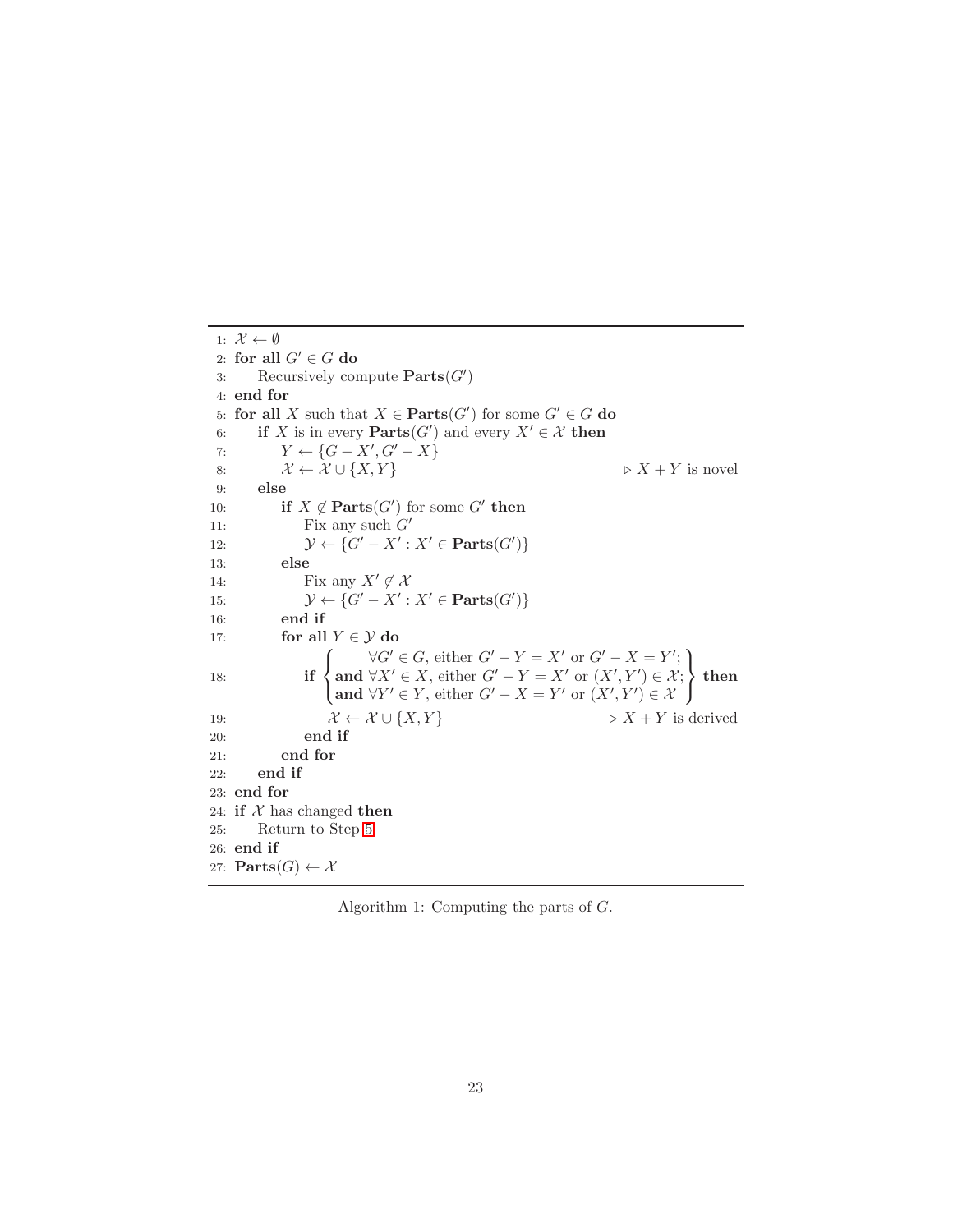particular, at some stage of the algorithm we have  $X', Y' \in \mathcal{X}$  for every partition of the form  $G = X' + Y'$ .

Suppose  $X + Y$  is derived. By Lemma [6.3,](#page-12-2) there is some  $G^{\dagger}$  such that  $G^{\dagger} = X + Y'$ . Therefore  $X \in \text{Parts}(G^{\dagger})$ , so X will be encountered in the main loop of Algorithm [1.](#page-22-0) Since X is derived, either some  $G - X'$  or some  $G' - X$ must fail to exist. If  $G - X'$  does not exist, then since  $G = X + Y$ , we must have  $G' = X' + Y$  for some G'. Therefore  $Y = G' - X'$ . If  $G' - X$  does not exist, then  $G' = X' + Y$  for some X', so again  $Y = G' - X'$ . In either case  $Y \in \mathcal{Y}$  (as defined in Algorithm [1\)](#page-22-0). Thus it suffices to verify that  $G, X$ , and Y jointly satisfy the condition of Step [18.](#page-21-0) But by the inductive hypothesis, we have  $X', Y' \in \mathcal{X}$  whenever  $G = X' + Y'$ , so the condition asserts precisely that  $G = X + Y$ , which is true. Therefore X and Y are put into X in Step [19,](#page-21-0) a contradiction.

Finally, suppose  $X+Y$  is novel, and assume without loss of generality that X is novel. Then every  $G - X'$  and  $G' - X$  exists, and it is easily checked that  $Y = \{G - X', G' - X\}$ . Since the algorithm fails to detect  $X + Y$  at Step [8,](#page-21-0) it must be the case that  $X' \notin \mathcal{X}$  for some X'. Now  $b(X') < b(X)$ , so by the inductive hypothesis, this implies  $b(G - X') > b(Y)$ . Therefore  $G - X'$  must be a reversible option of  $Y = \{G - X', G' - X\}$ , so either  $G - X'' = Y$  or  $G'-X'=Y$ . The former is obviously false (by Cancellation), so we must have  $Y = G' - X'$ . But then the partition  $X + Y$  will be detected in Step [19,](#page-21-0) by the same argument used in the previous paragraph. П

### <span id="page-23-7"></span>References

- <span id="page-23-0"></span>[1] D. T. Allemang. Machine computation with finite games. Master's thesis, Trinity College, Cambridge, 1984. <http://miseregames.org/allemang/>.
- [2] C. L. Bouton. Nim, a game with a complete mathematical theory. *Ann. of Math.*, 3(2):35–39, 1901.
- <span id="page-23-6"></span>[3] J. H. Conway. *On Numbers and Games*. A K Peters, Ltd. / CRC Press, Natick, MA, second edition, 2001.
- <span id="page-23-2"></span><span id="page-23-1"></span>[4] P. M. Grundy. Mathematics and games. *Eureka*, 2:6–8, 1939.
- [5] P. M. Grundy and C. A. B. Smith. Disjunctive games with the last player losing. *Proc. Cambridge Philos. Soc.*, 52:527–533, 1956.
- <span id="page-23-3"></span>[6] R. K. Guy and C. A. B. Smith. The G-values of various games. *Proc. Cambridge Philos. Soc.*, 52:514–526, 1956.
- <span id="page-23-4"></span>[7] T. E. Plambeck. Taming the wild in impartial combinatorial games. *IN-TEGERS: The Electr. J. Combin. Number Theory*, 5(1):#G05, 2005.
- <span id="page-23-5"></span>[8] T. E. Plambeck and A. N. Siegel. Misère quotients for impartial games. *J. Combin. Theory Ser. A*, 115(4):593–622, May 2008.